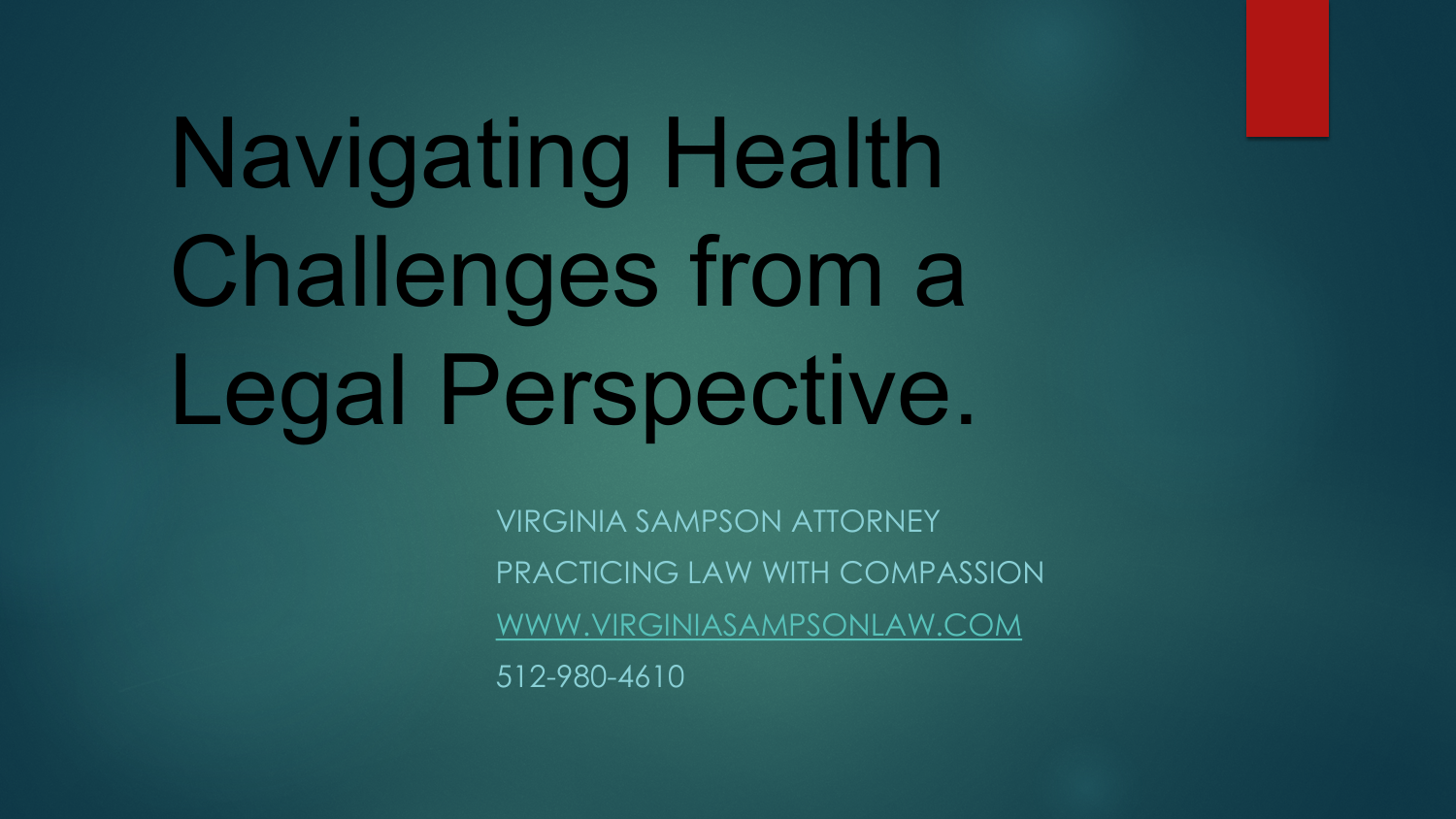#### Disclaimer

▶ The information contained in this PowerPoint is for educational and informational purposes only. This presentation does not constititue and is not a substitute for legal advice nor does it establish an attorney client relationship. The contents of this presentation represent the opinions of the presenter only. Other attorneys may have different opinions. Each state has different laws and each person's situation is unique. Please consult with an attorney before taking any action based on information contained in this PowerPoint presentation. If you need legal advice or have any legal issue we recommend that you consult with an attorney as soon as possible to discuss your individual needs and to plan for your individual situation. Waiting to seek legal advice may hinder your ability to obtain government benefits, execute the necessary legal documents or obtain any other legal assistance.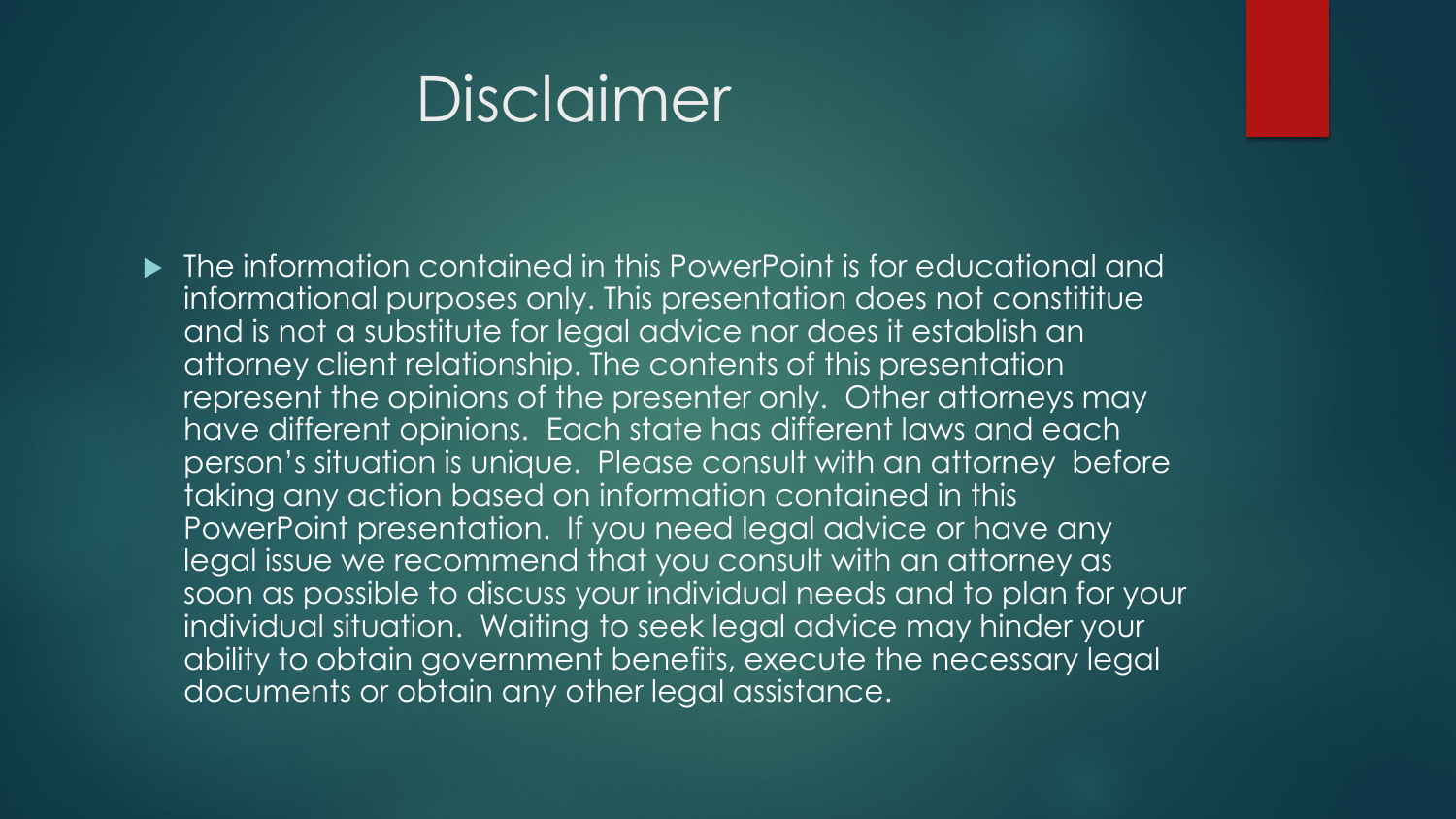#### Myth number One .

There is no rush to plan because my spouse or parents are very healthy.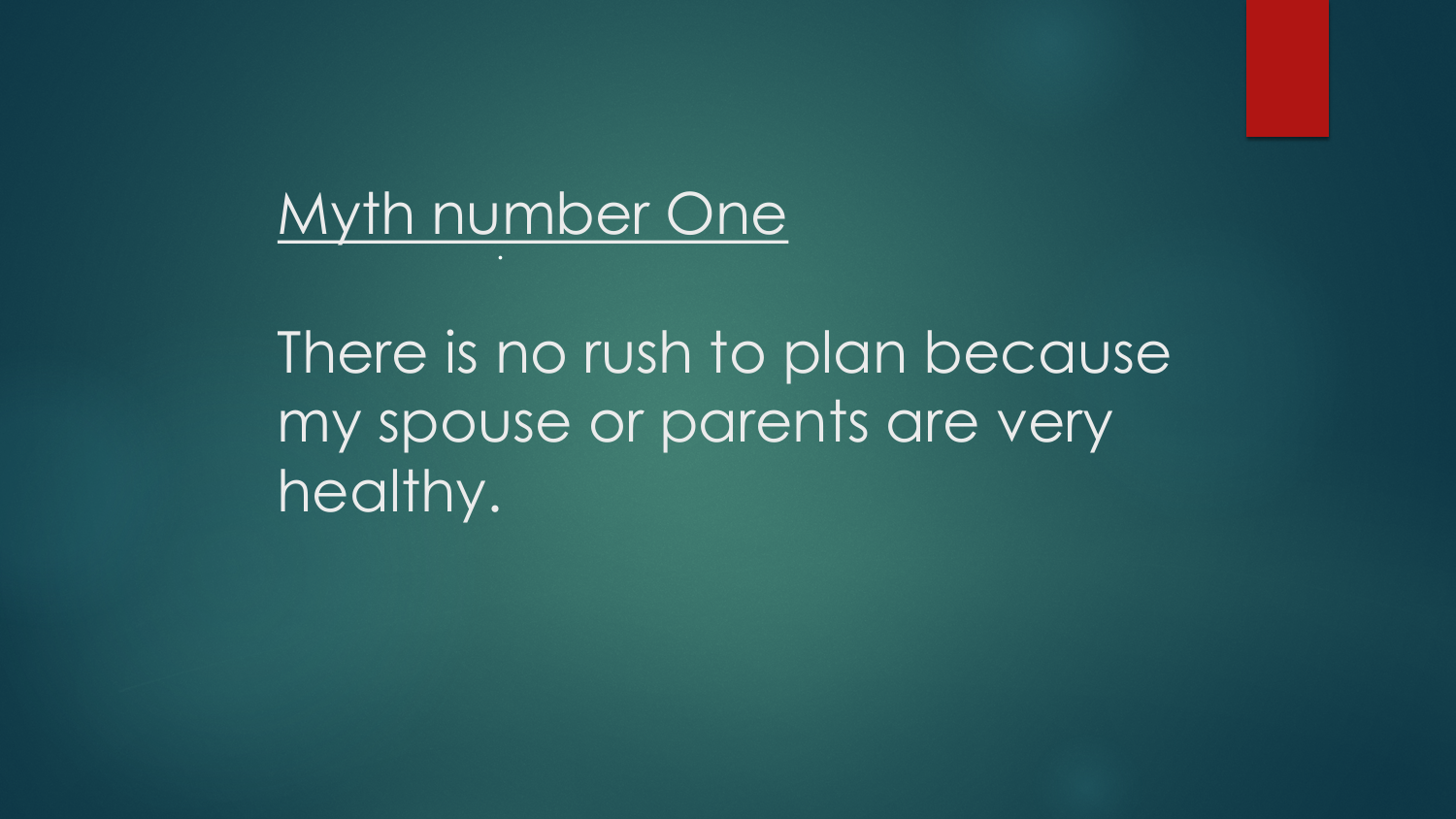#### Myth Number Two

Because you are the primary caregiver you can make medical decisions when the person you are caring for cannot make decisions for themselves.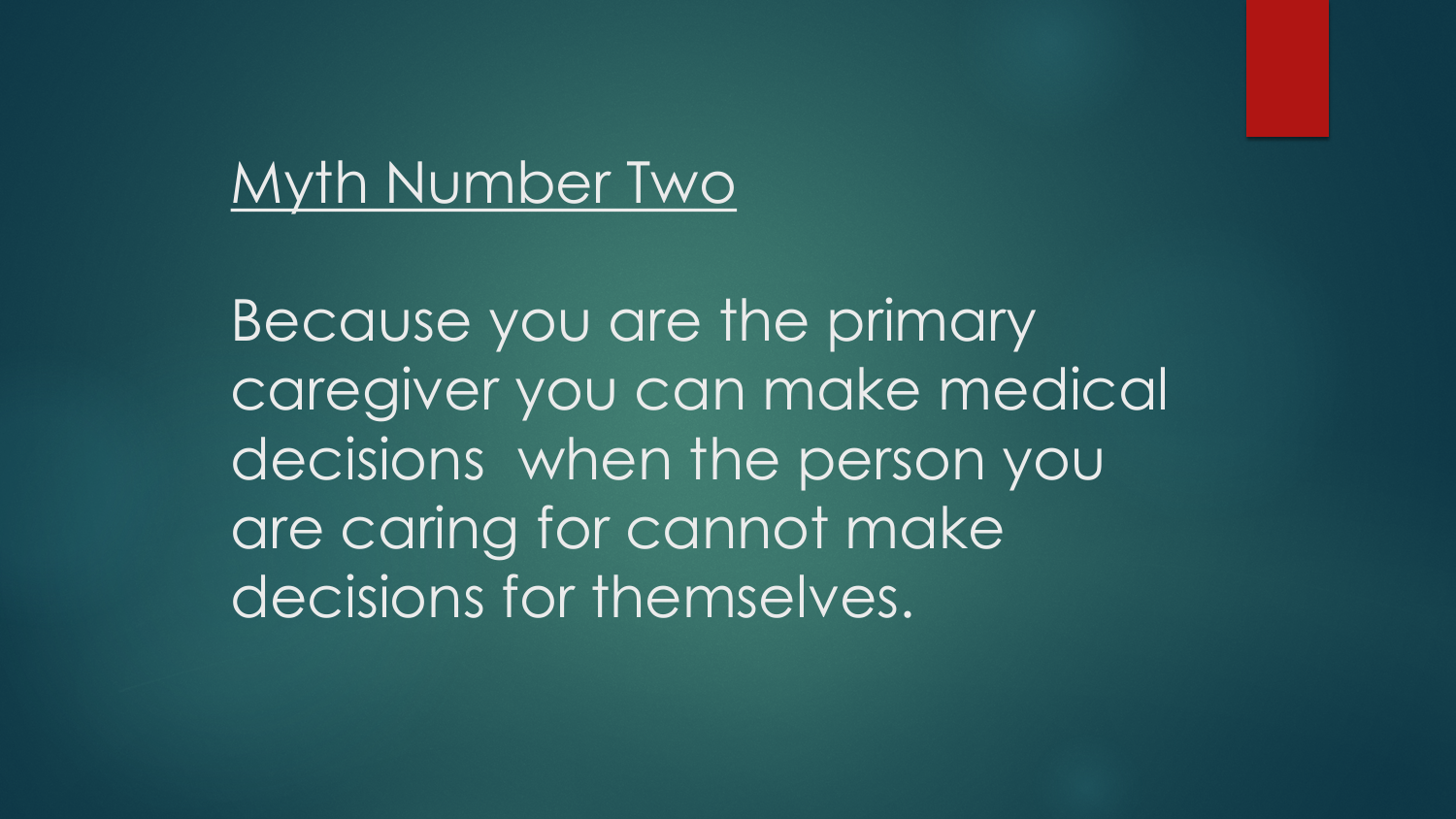#### Myth number Three

A spouse or adult child of an incapacitated person is automatically eligible to make financial decisions for them.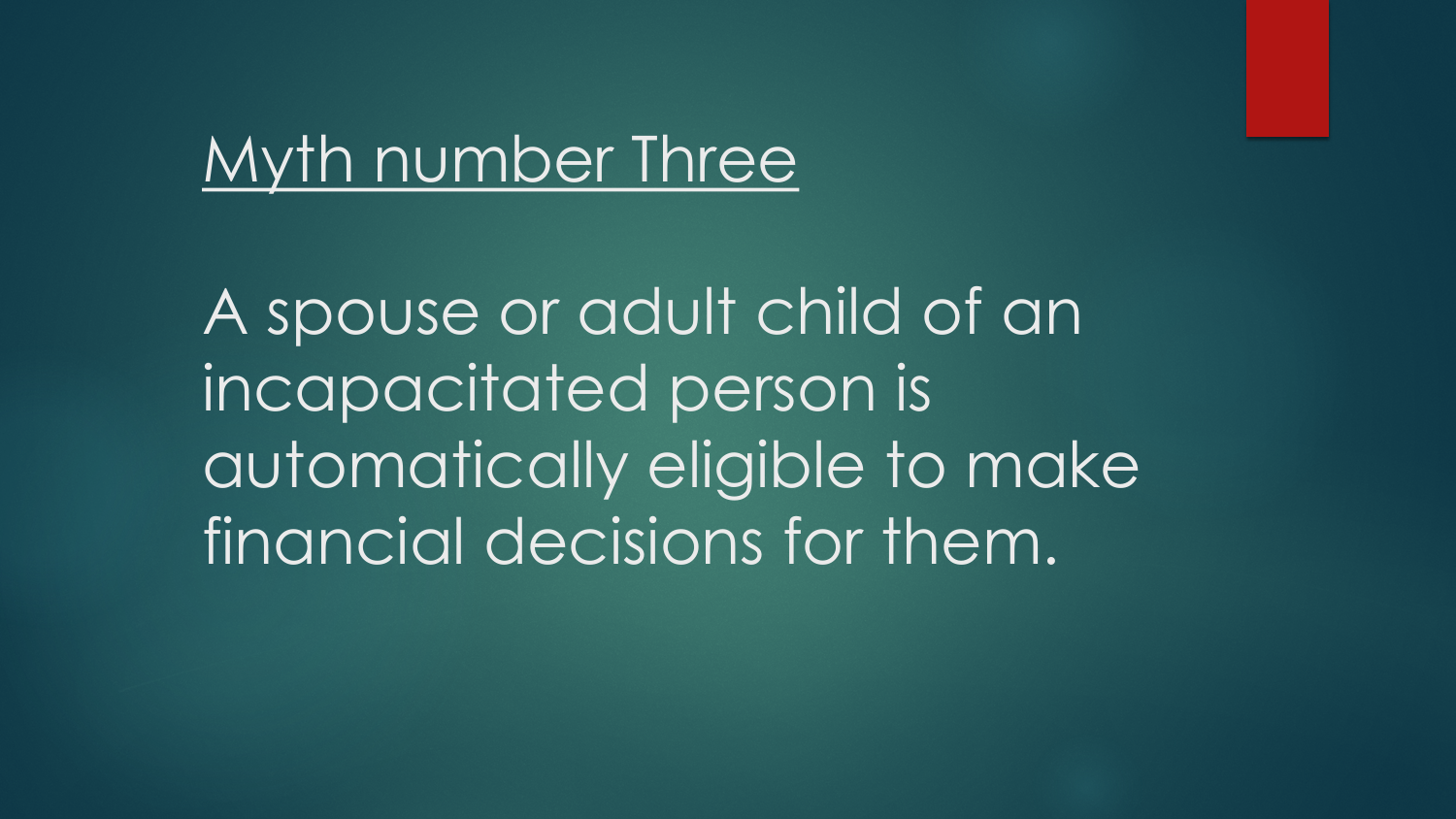#### Myth number Four

You have to be penniless to qualify for veterans benefits or Medicaid.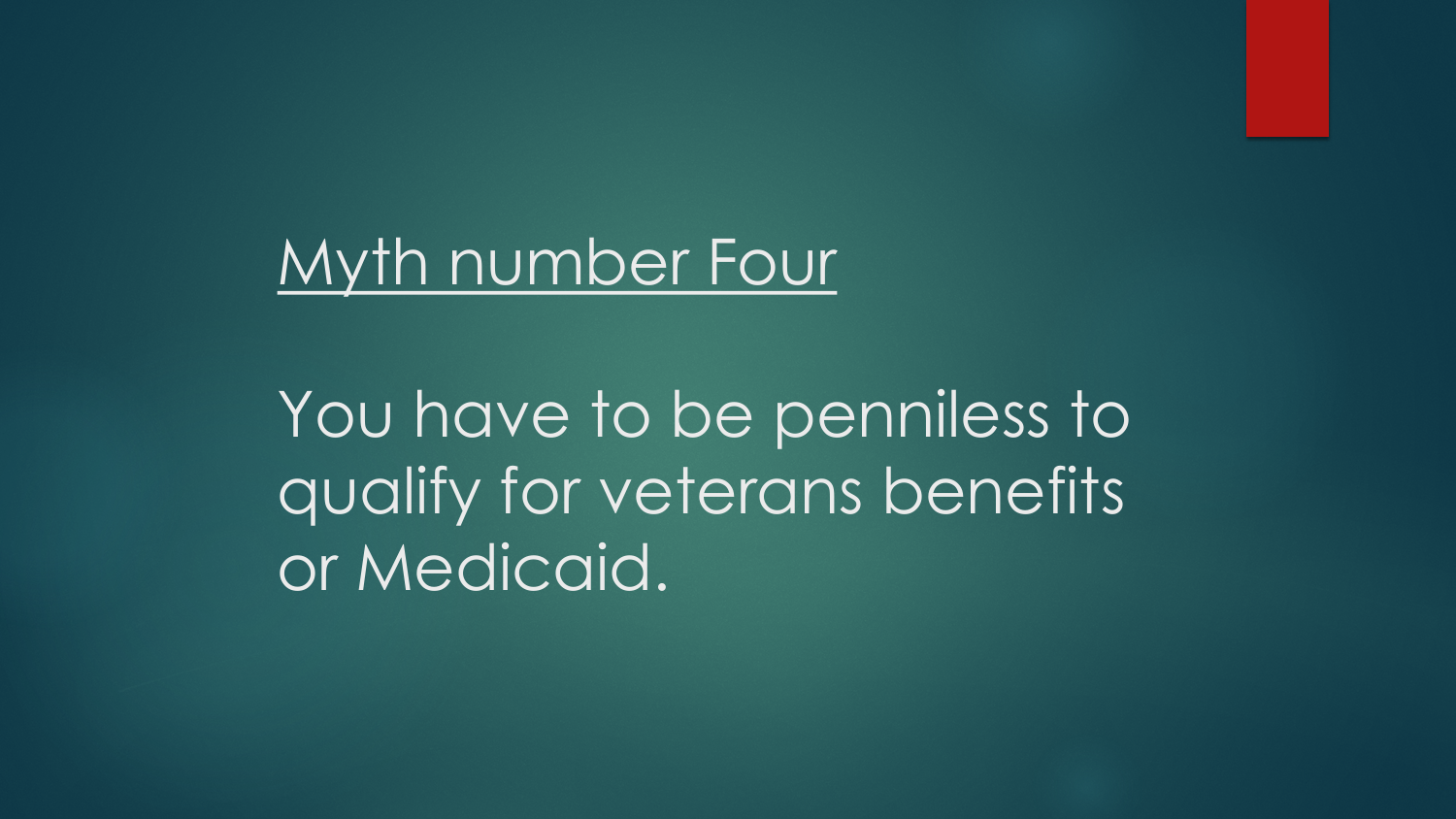"<br>" ,<br>,<br>, What can I do? My spouse or parents don't want to talk about these issues.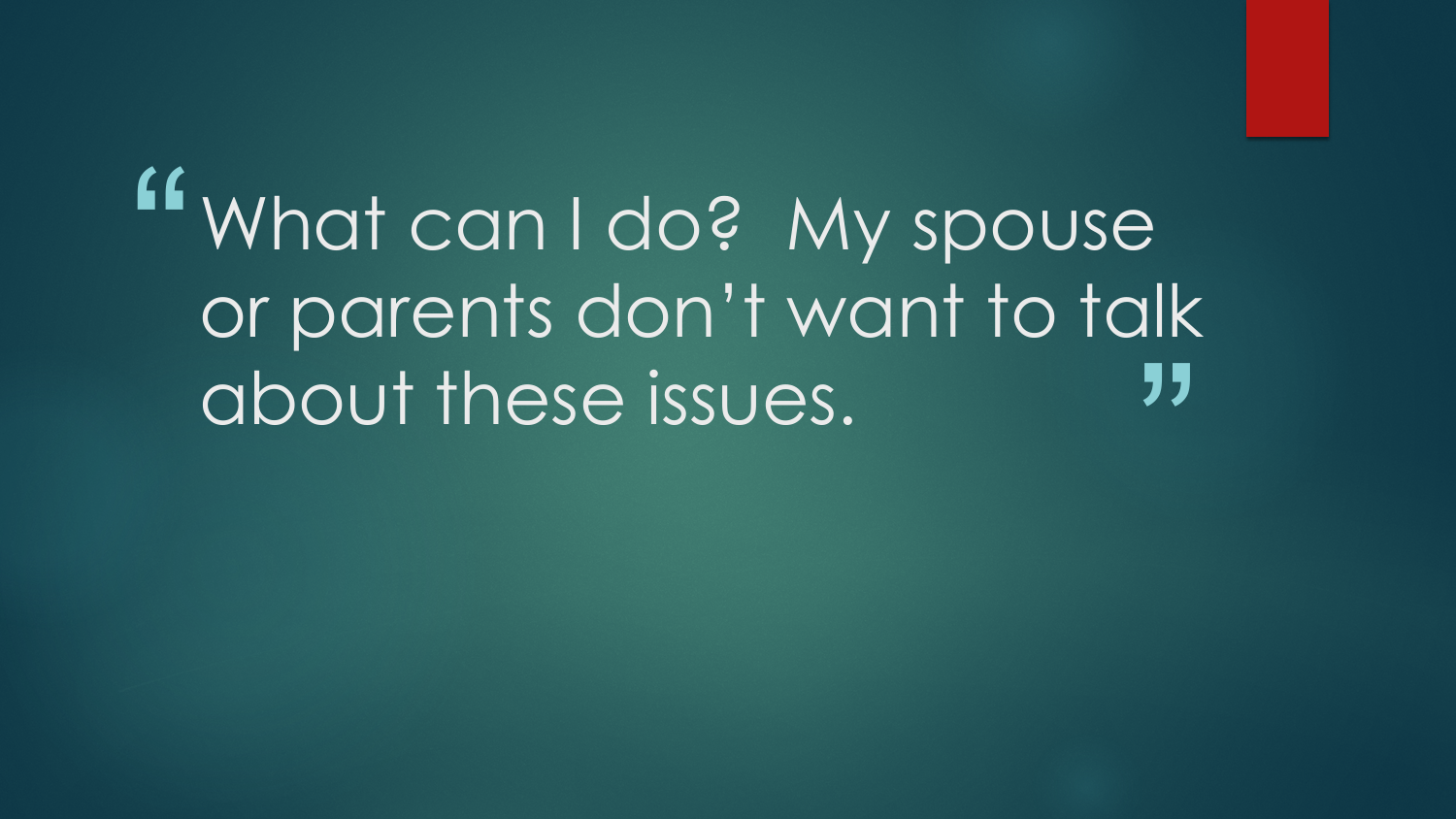When is the right time to give permission or ask to be an agent for another?

Right now if you are 18 or older!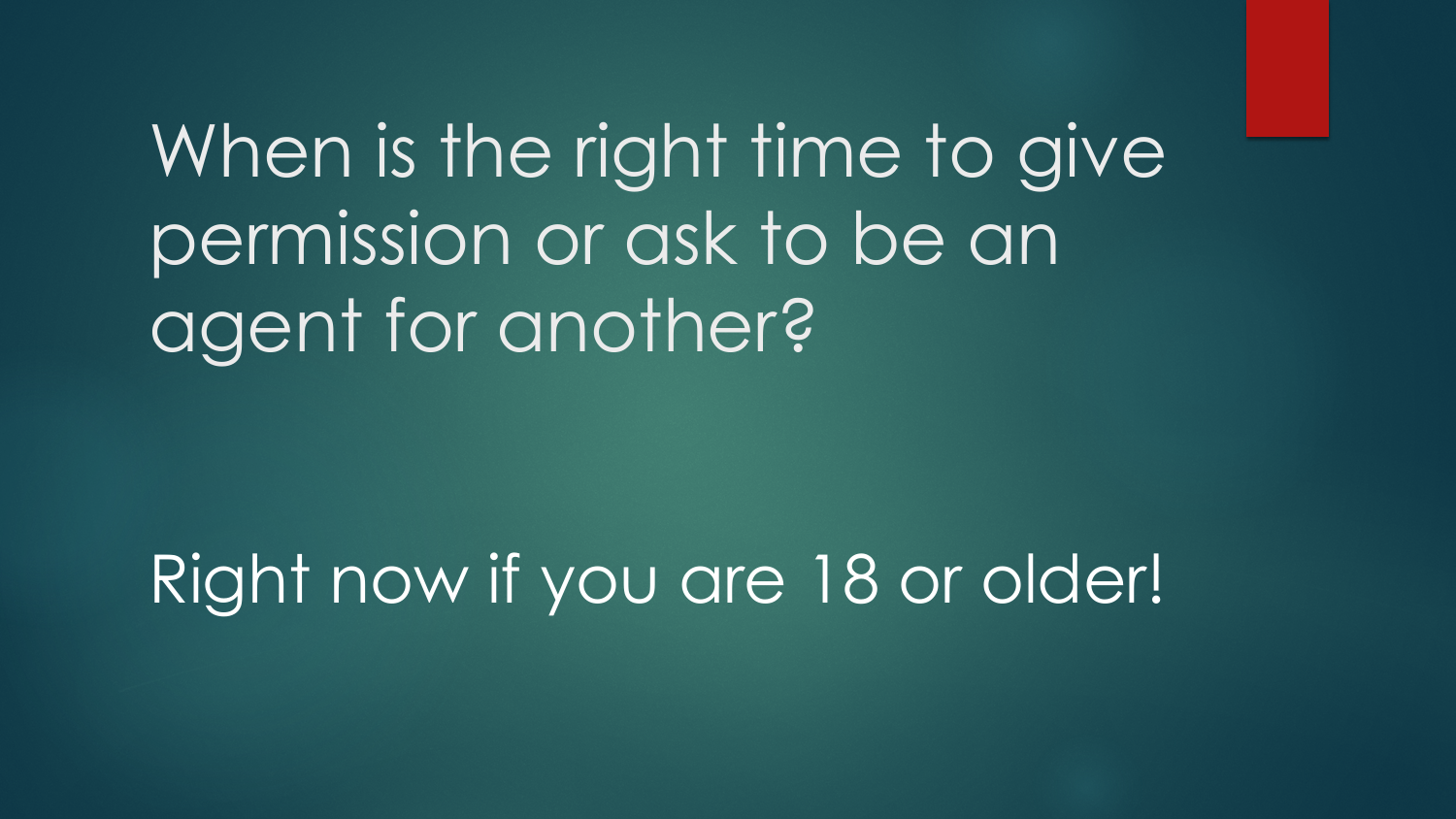# Why is it better to ask before someone needs help?

- MAXIMIZES CONTROL: Gives the person signing the documents control over who will be making decisions for them; Otherwise the court will select the agent.
- REDUCES EXPENSES: Typically avoids the expense of hiring an attorney to file a guardianship action in court.
- REDUCES STRESS: Reduces the stress for the signor of the documents and his/her family because it avoids the stress and expense of court but also because it avoids family conflict over who will be appointed guardian by the court.
- Much easier to get the consent of people especially ill or seniors if you talk to them about this before their illness progresses and they begin to feel they are losing control over their life. When they are ill or frail they begin to feel threatened and worry that you want to take all control from them. They tend to resist at that point.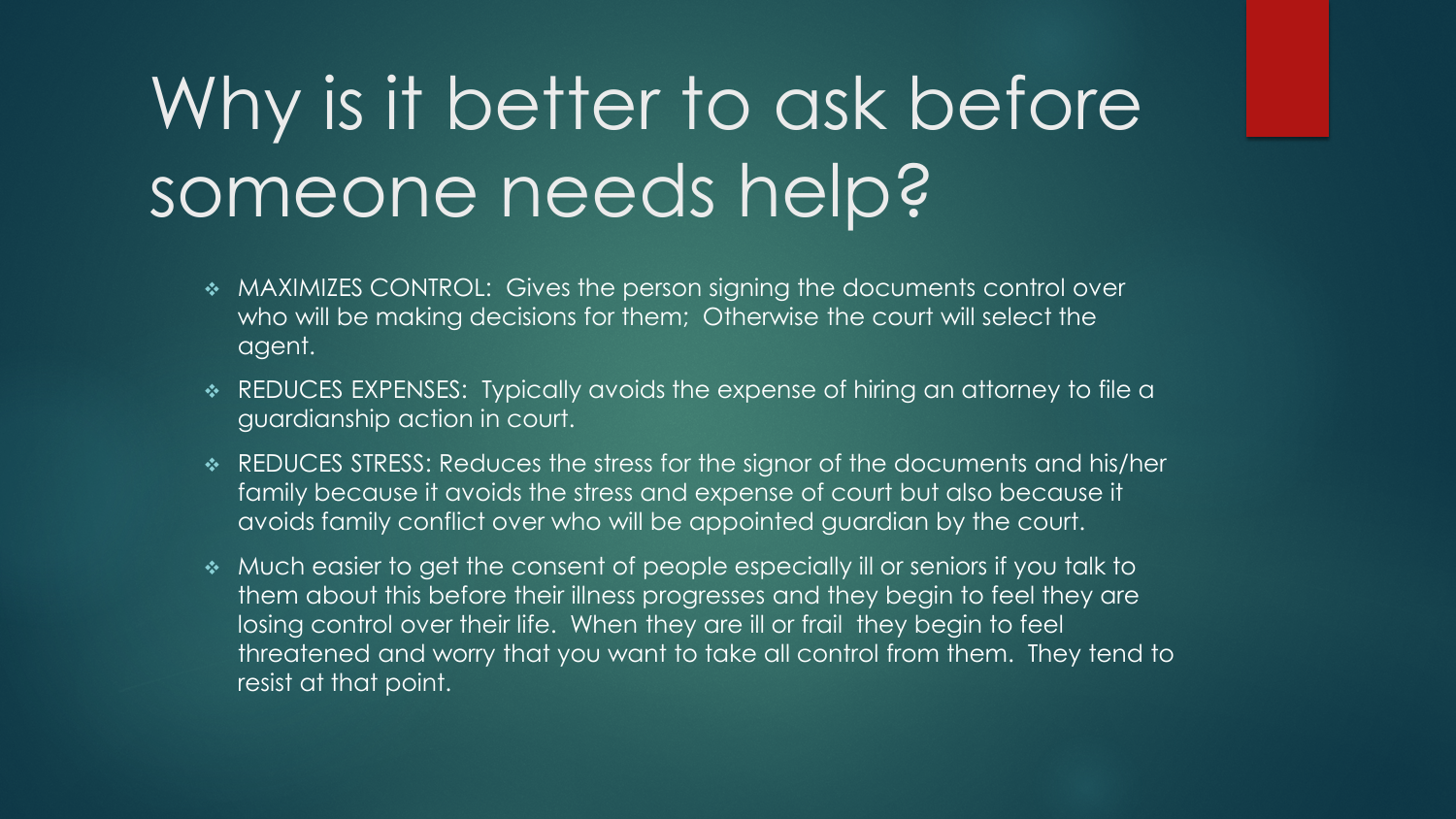# What (basic) legal documents are available?

- Durable Power of Attorney
- ▶ Power of Attorney for Mental Health (not specifically authorized in Texas)
- ▶ Medical Power of Attorney
- **HIPAA Release**
- Advance Directive
- Advance Directive for Mental Health (if necessary)
- Declaration of Guardian
- Last Will and Testament
- Disposition of Remain (if necessary)
- DNR Do not Resuscitate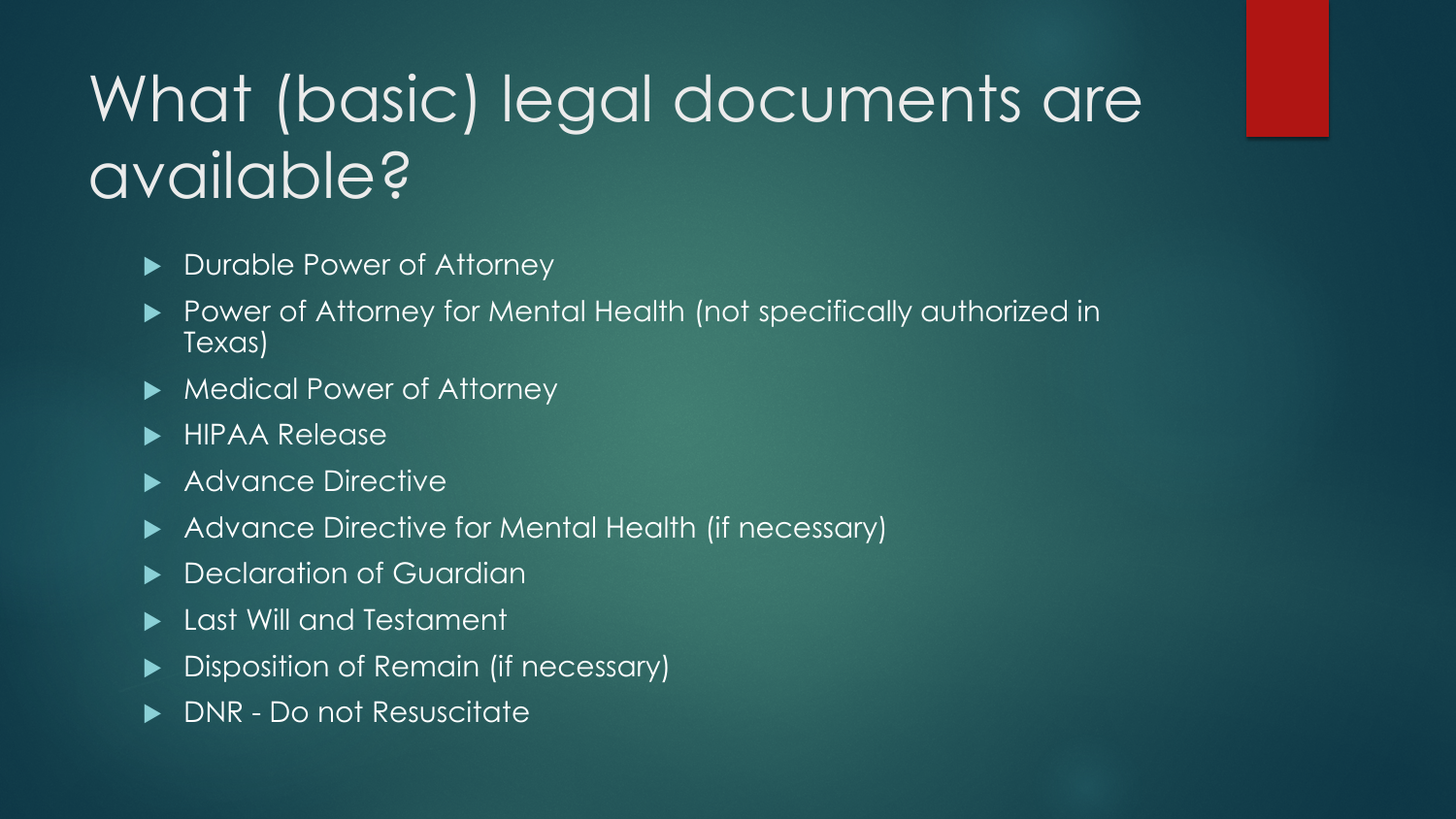# Is my loved one able to sign documents?

- The person must be capable of understanding the nature of the document he/she is signing at the time he/she is signing.
- **There is no universal standard.**
- $\blacktriangleright$  The lawyer must assess the mental capacity of the signor on a case by case basis.
- Ethically the lawyer cannot have someone sign a document who is not capable of understanding the consequences/nature of the document he/she is signing.
- People who have been diagnosed with dementia/mental illness **may** be capable of signing a document. It may be subject to challenge at a later day.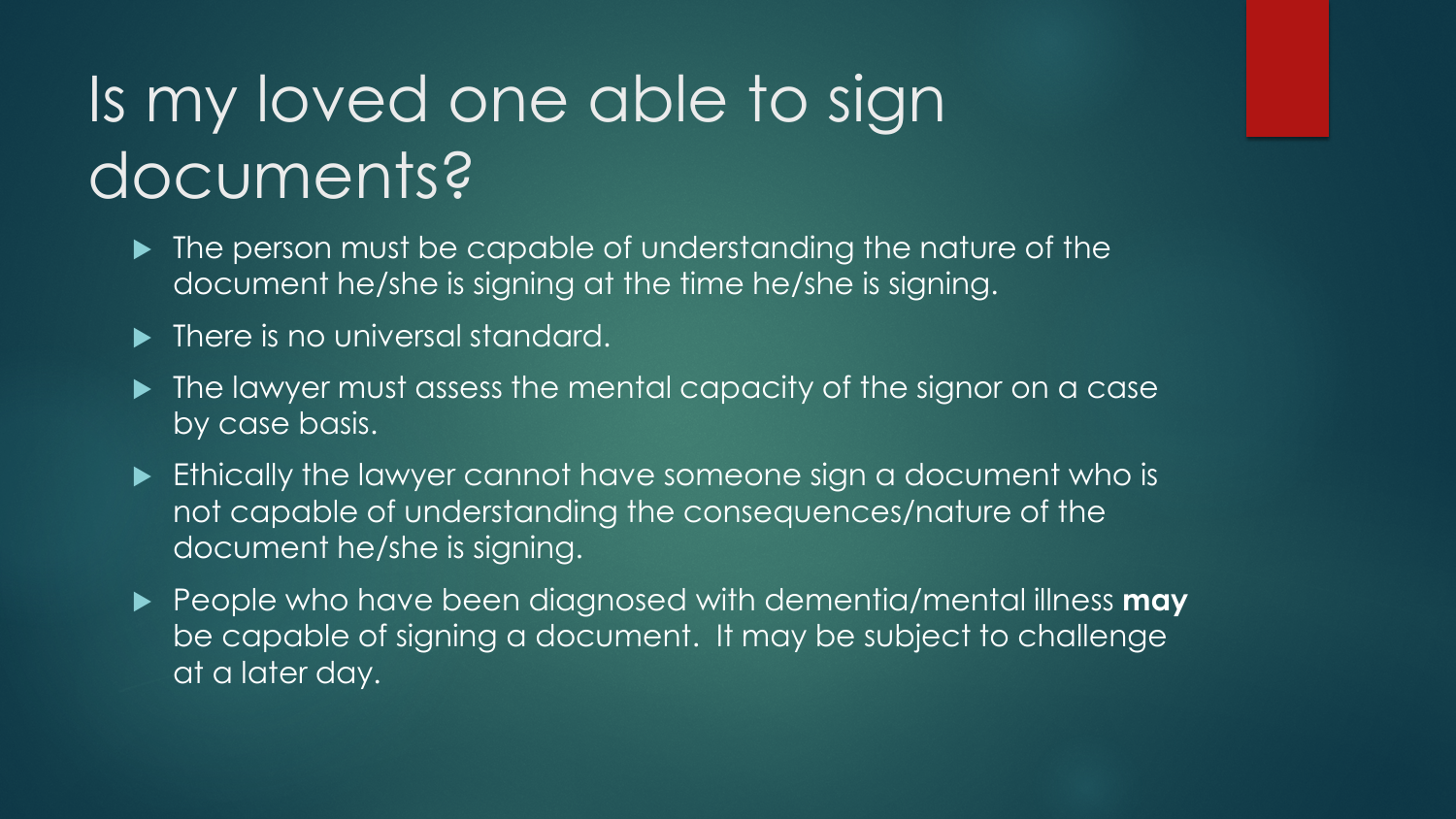#### Durable Power of Attorney

 **What does it do?** Authorizes the designated agent to make financial decisions and handle the financial affairs of the senior/loved one;

**Typically is required by a community if the** agent believes the senior/loved one needs to move to a community. Independent living, assisted living or skilled nursing.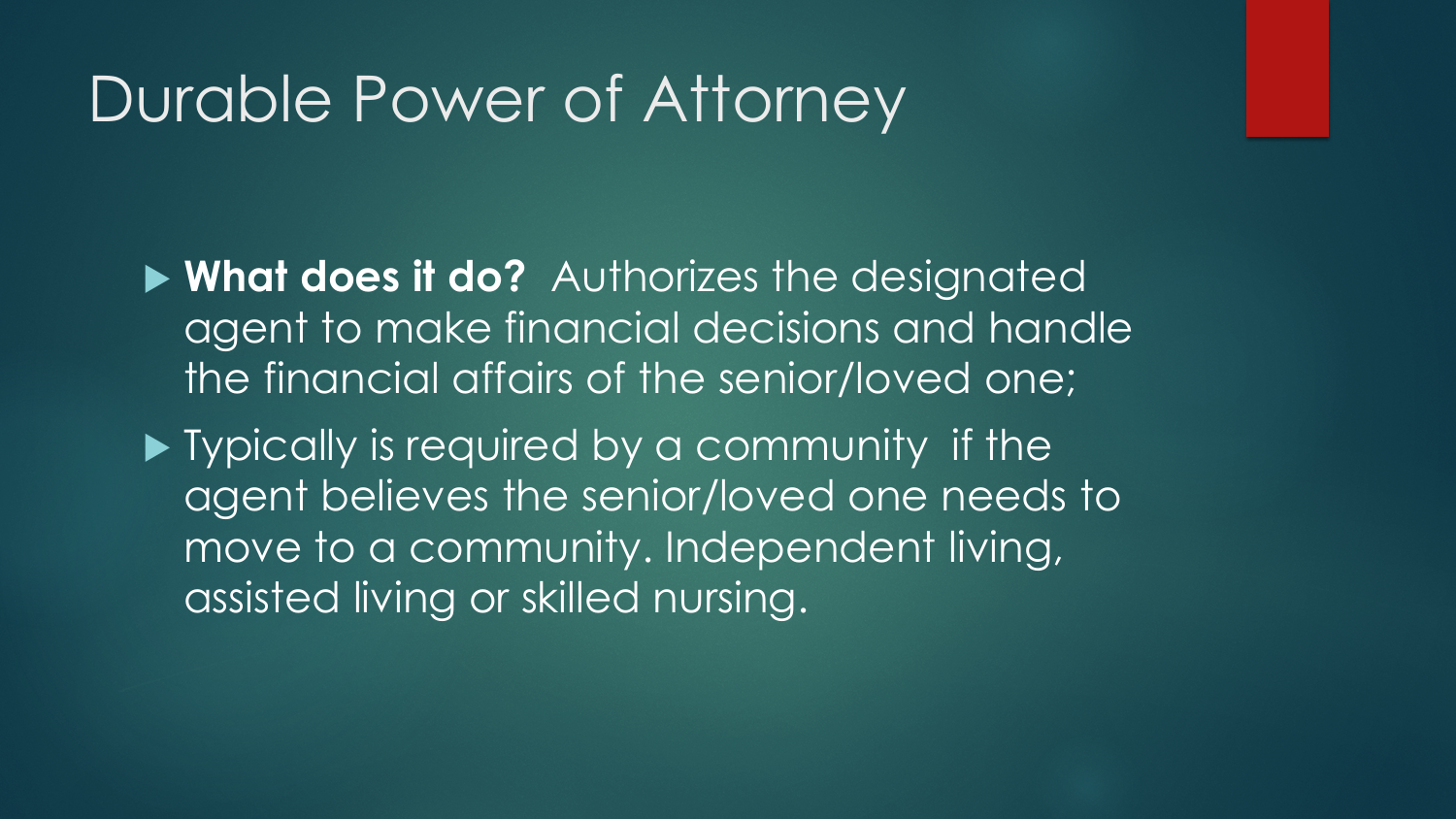### Medical Power of Attorney

 **What does it do?** Authorizes the designated agent to make medical decisions for the senior/ loved one;

- ▶ Usually required by a community in which the senior will be residing;
- **Permits the agent to order medical services for** the loved one.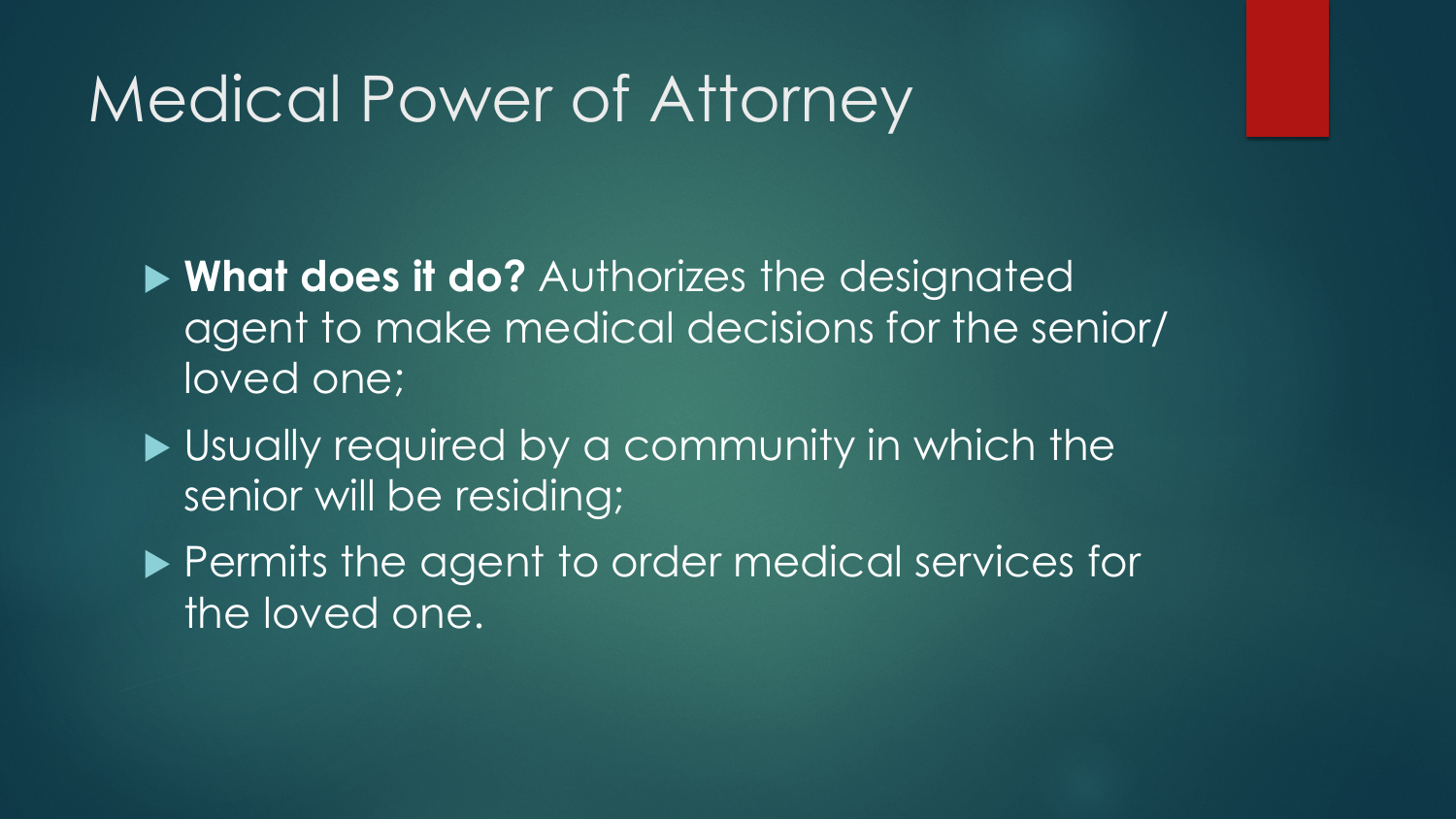#### Mental Health Power of Attorney

- **What does it do**? Authorizes a designated person or persons to make mental health care decisions for the person who executes the document;
- If a loved one suffers from a mental illness, dementia, Alzheimer's, etc. the agent will not be able to commit the person to a facility for treatment without this document.
- A medical power of attorney does not authorize mental health care decisions to be made by the agent.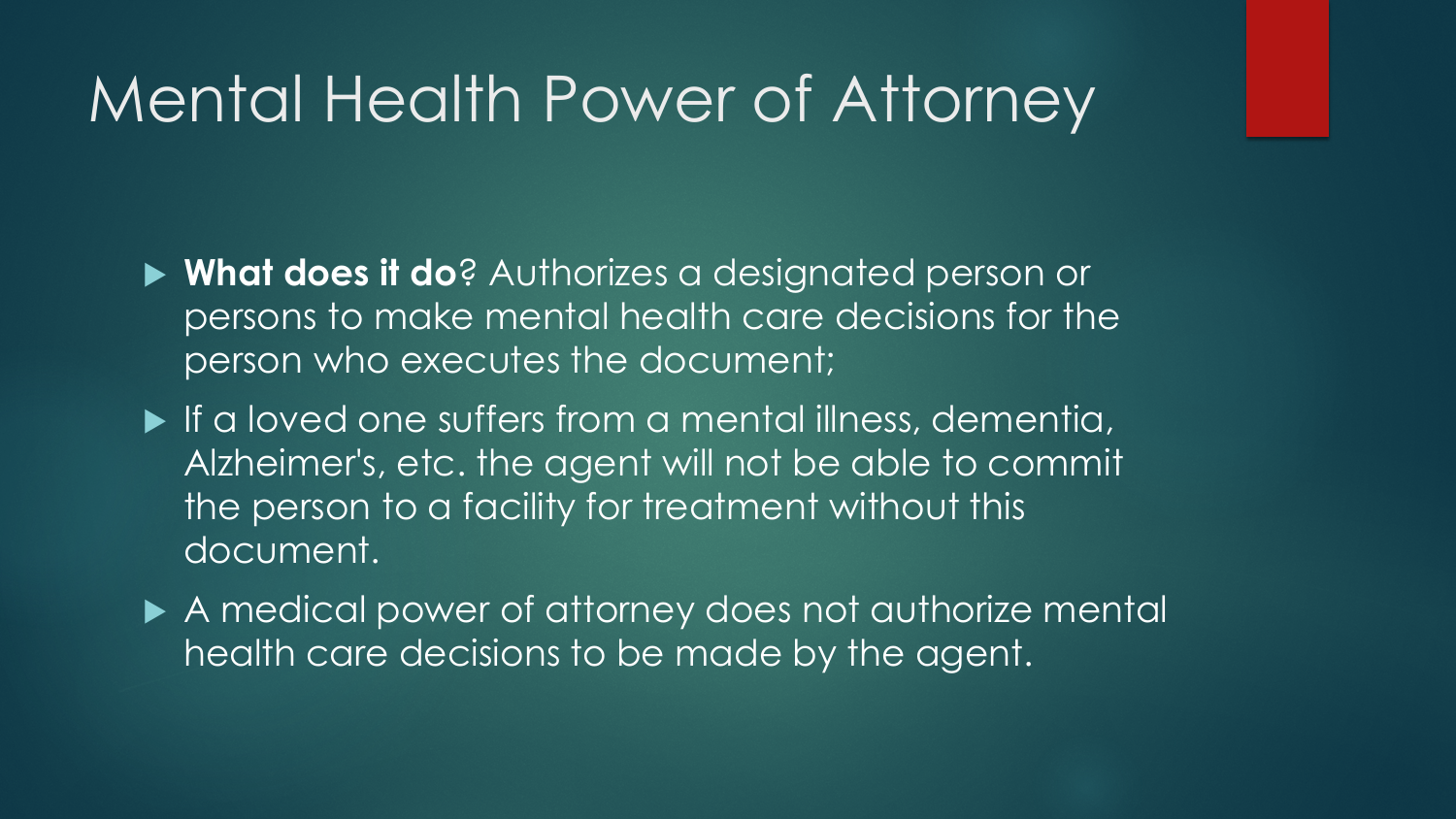#### HIPAA Release

 **What does it do?** Authorizes the senior/loved ones medical care providers to speak with and share medical information with the agent.

- ▶ Health care providers will not speak to you without this document.
- ▶ The agent can to speak to health insurance companies.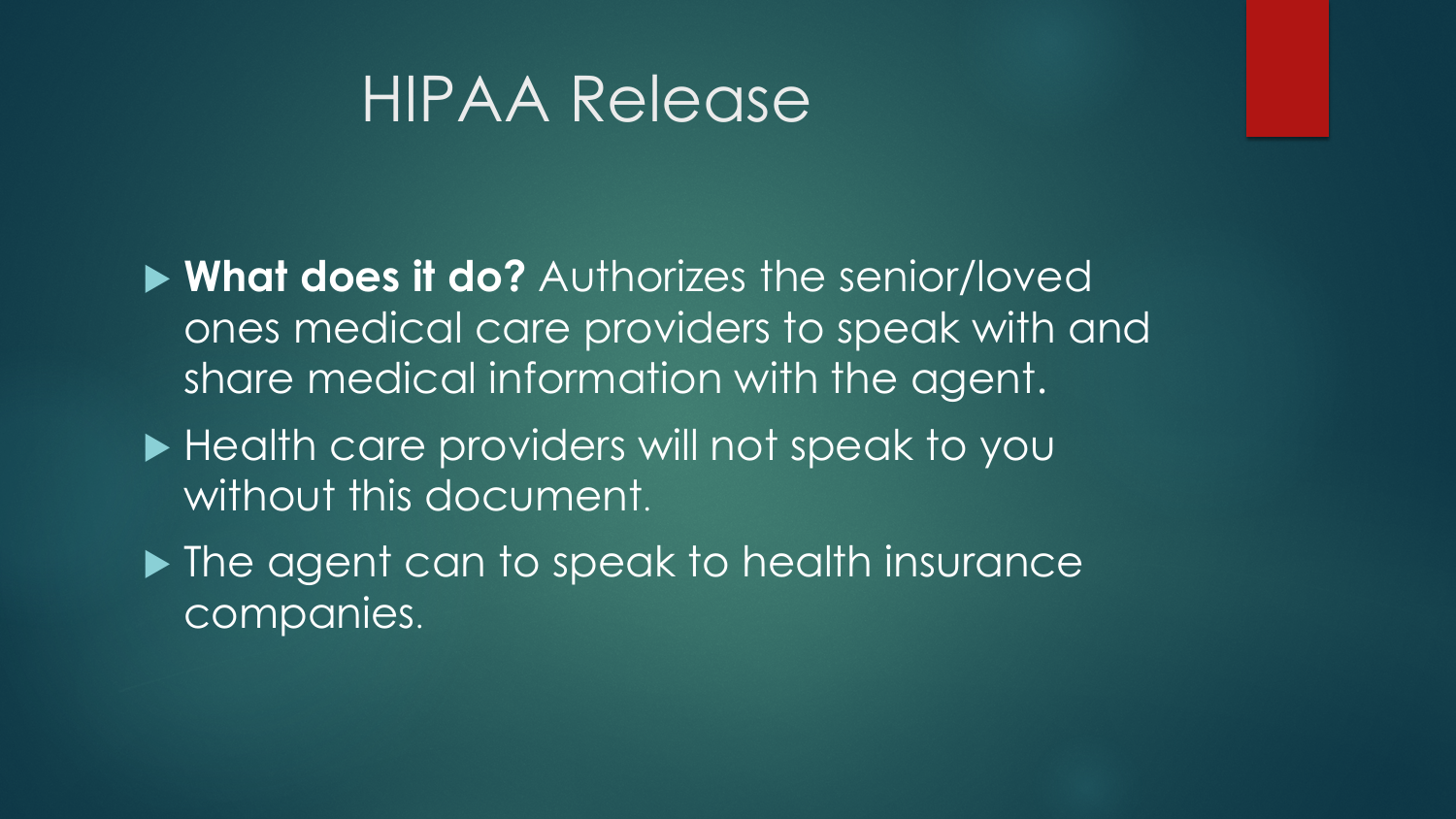#### Advance Directive

**In The senior/loved one expresses their wishes as to** how they wish to be treated in the event of a terminal illness or a certain type of life changing event.

- ▶ Do you want to receive every available treatment or
- ▶ Do you want to be just kept comfortable and allowed to die peacefully.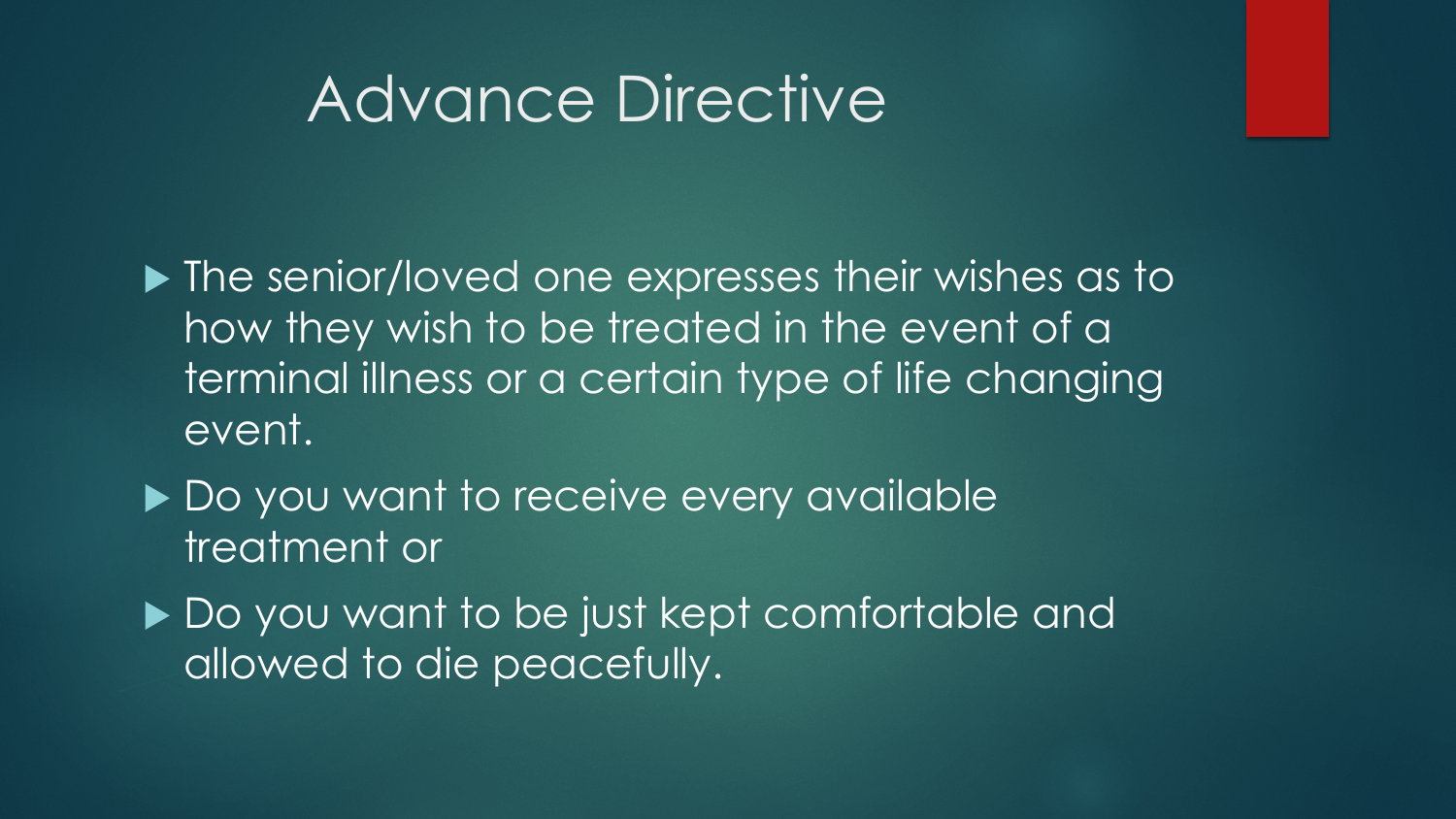# Advance Directive for Mental Health Issues

 $\blacktriangleright$  This document expresses the wishes of someone suffering from a mental illness, dementia, Alzheimer's, etc. to elect to receive certain types of treatment or not.

If is very specific and it id recommended that it be completed with the assistance of the treating physician or other health care professional.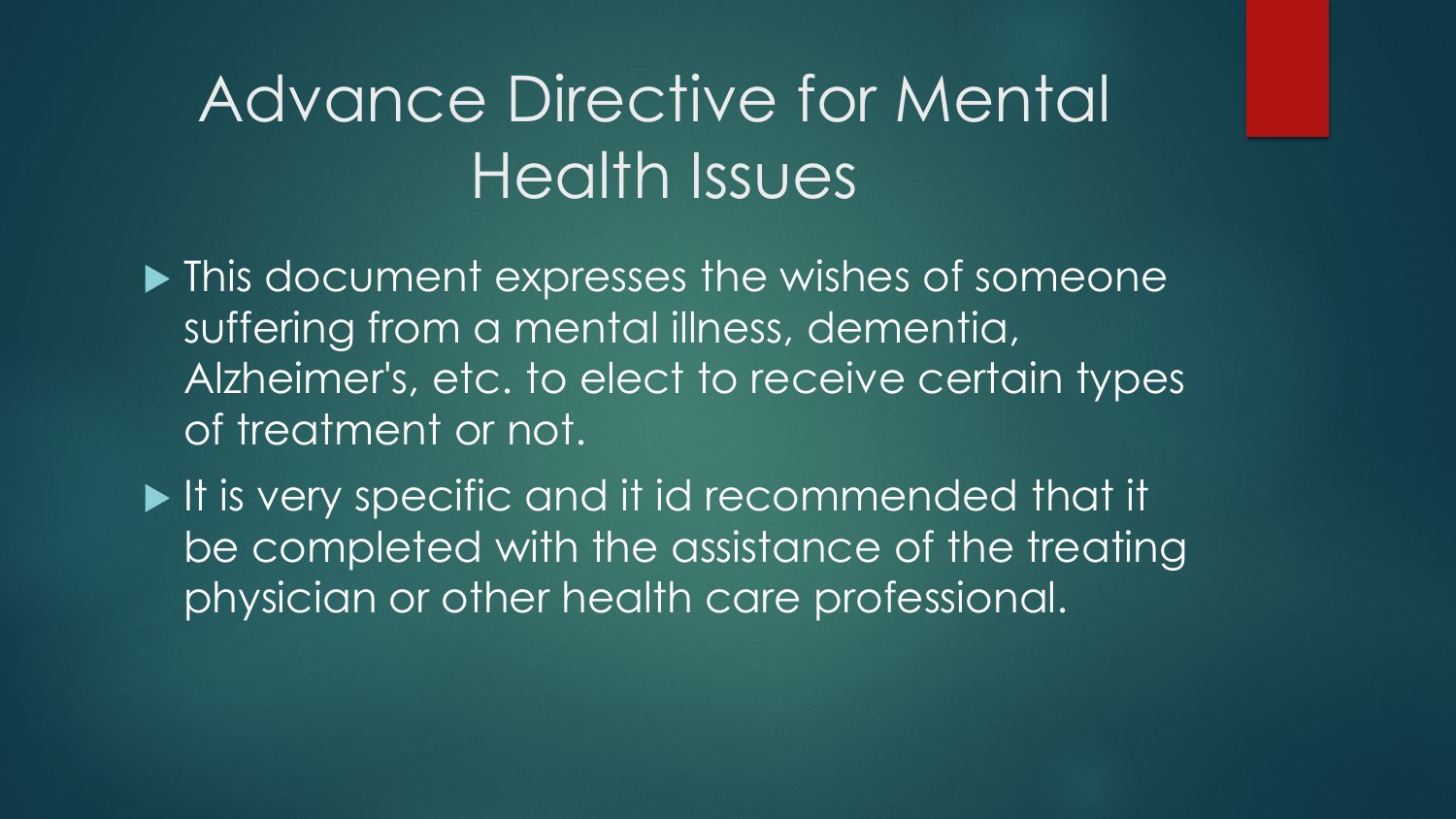#### DNR – Do Not Resuscitate

For emergency situations e.g. when 911 is called; Requires signature of a physician ▶ Authorizes EMT to withhold the following treatments: CPR-cardiopulmonary resuscitation **Transcutaneous cardiac pacing;** Defibrillation; Advanced airway management; Artificial ventilation.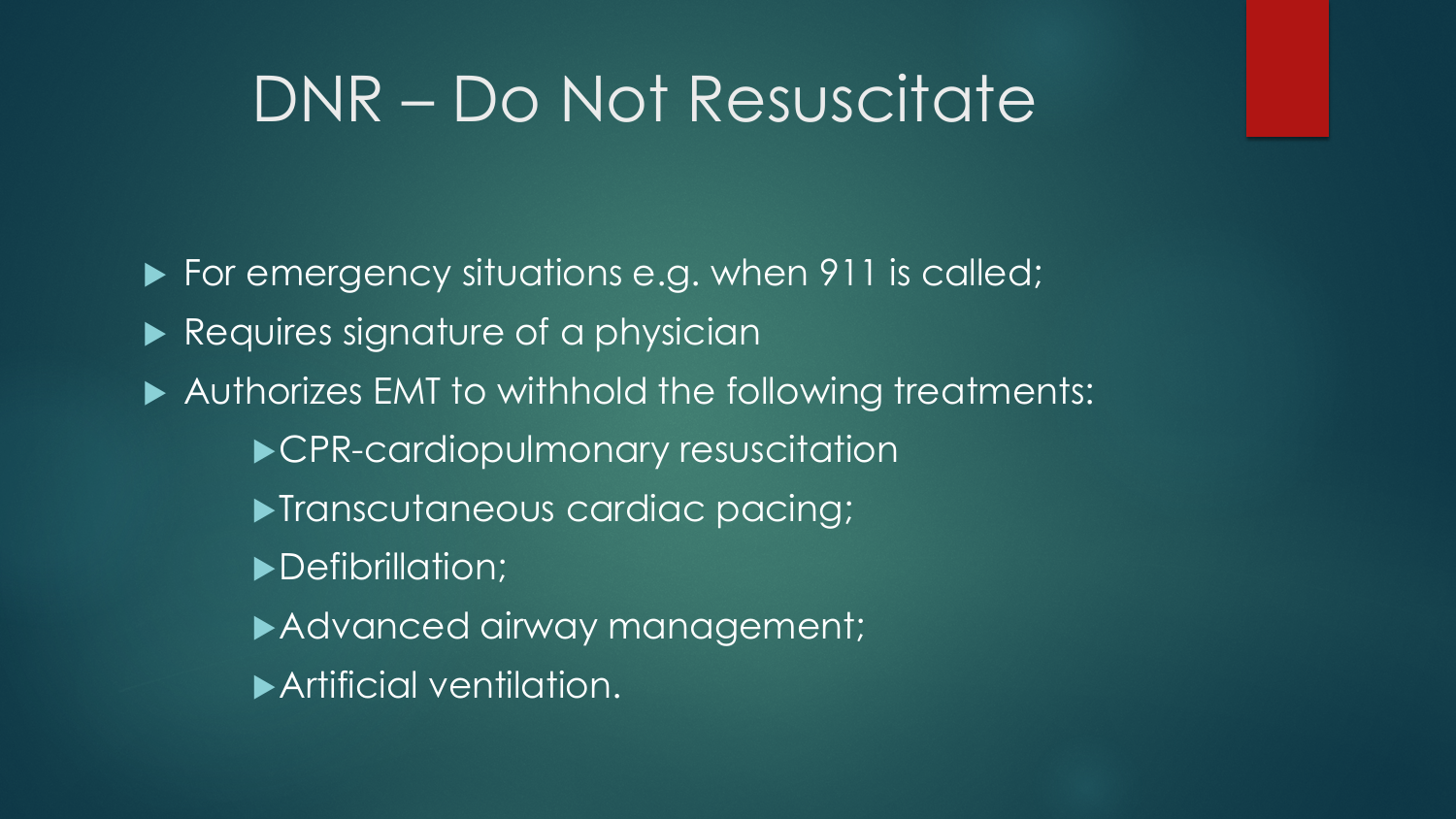#### Declaration of Guardian

In the event the senior/loved one needs a guardian of their person and/or estate appointed they can express their wishes as to who they want to be appointed in this document.

▶ You may exclude certain persons from serving as your guardian

A court proceeding will still be necessary.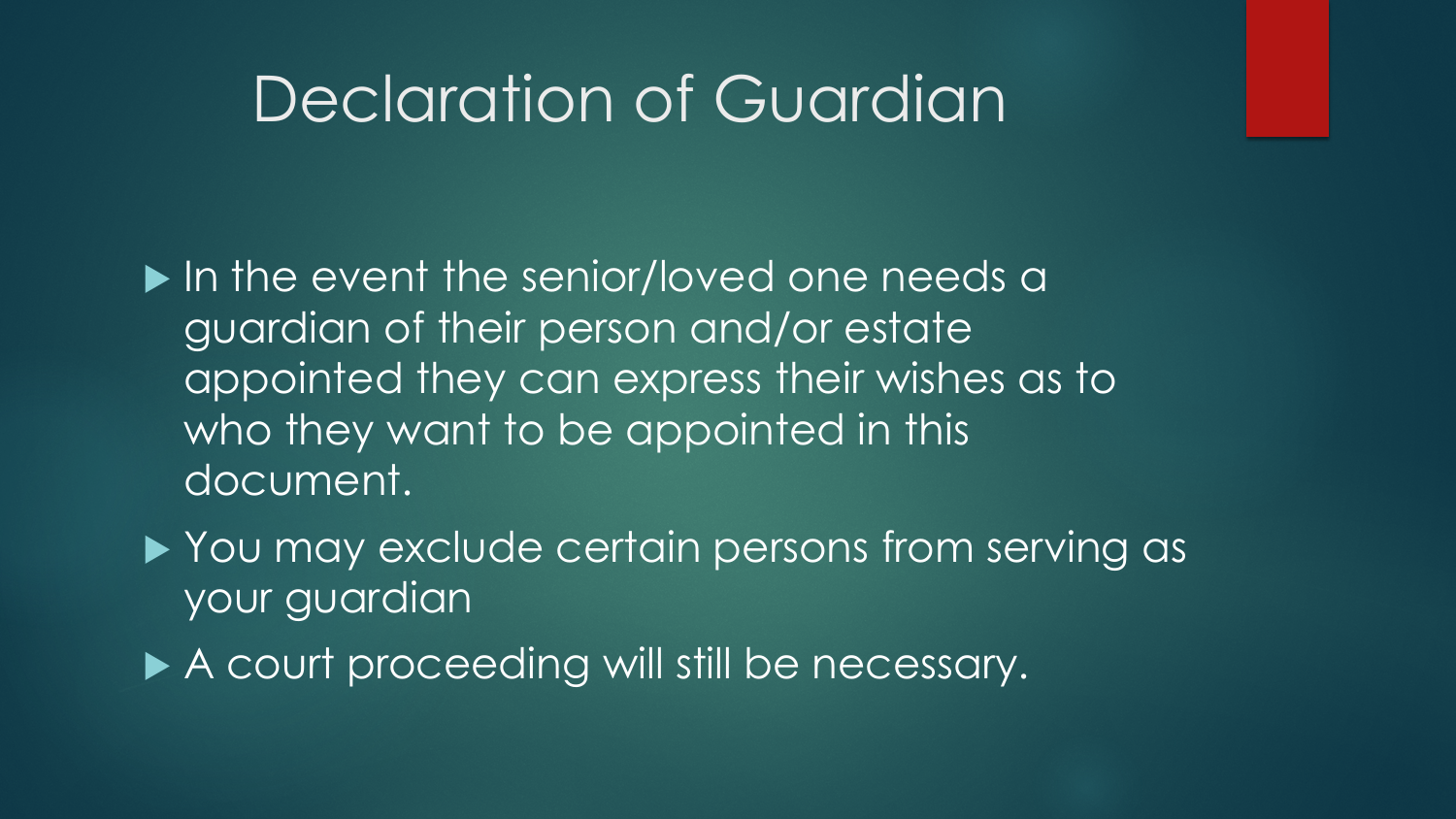# Disposition of Remains

#### **For funeral home**

- Appoint an agent to make decisions for your final remains;
- You can include a limitation on their decisions;
	- For example may be able to specify cremation rather than burial.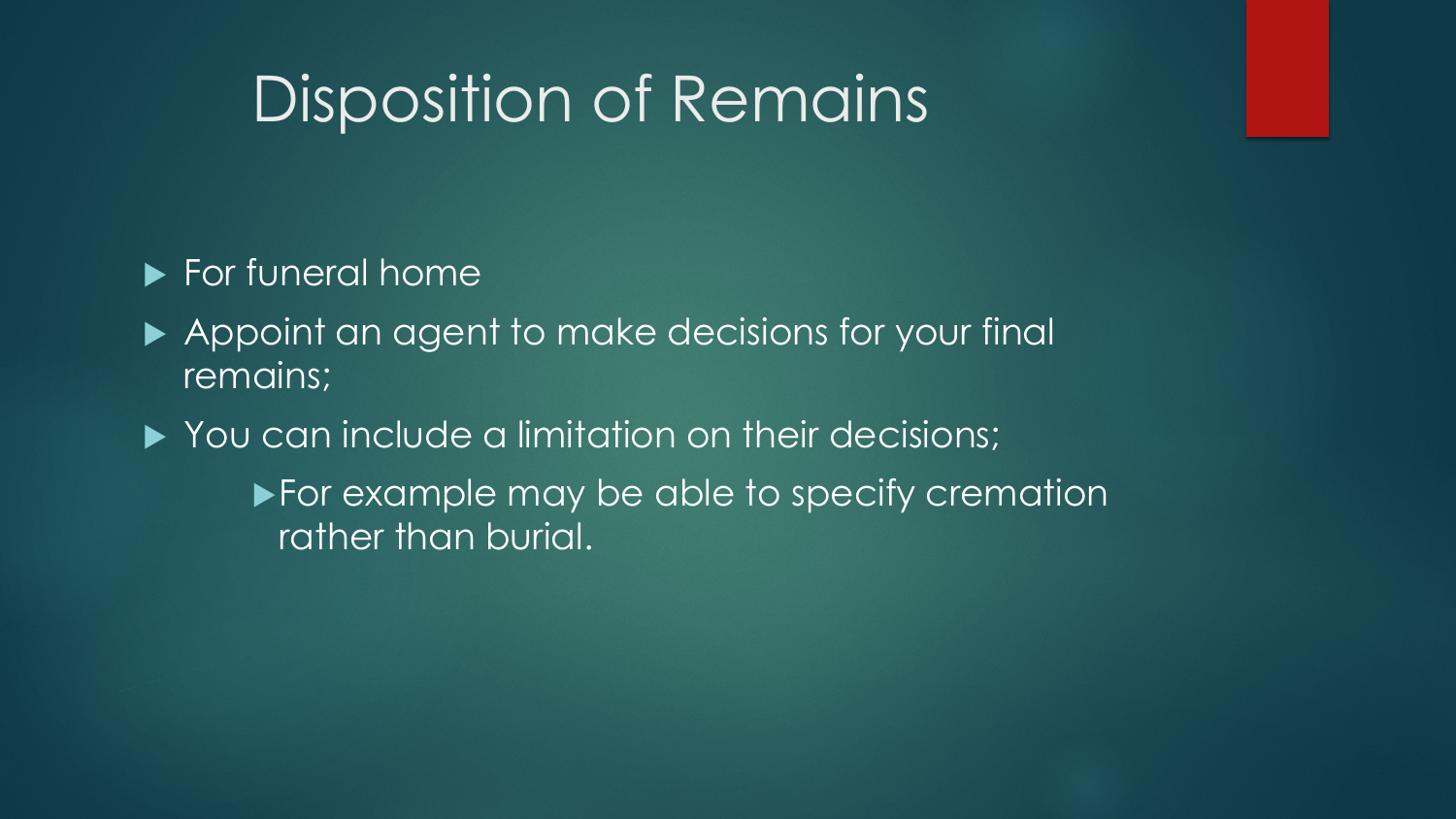### Last Will and Testament

 $\blacktriangleright$  This is the document where the senior/loved one expresses their wishes as to how they want their assets to be distributed upon his/her death.

- It is legally enforceable.
- A probate proceeding is opened in the county where the death occurred.

▶ Assures the senior/loved one that their assets will pass as they desire (unless contested)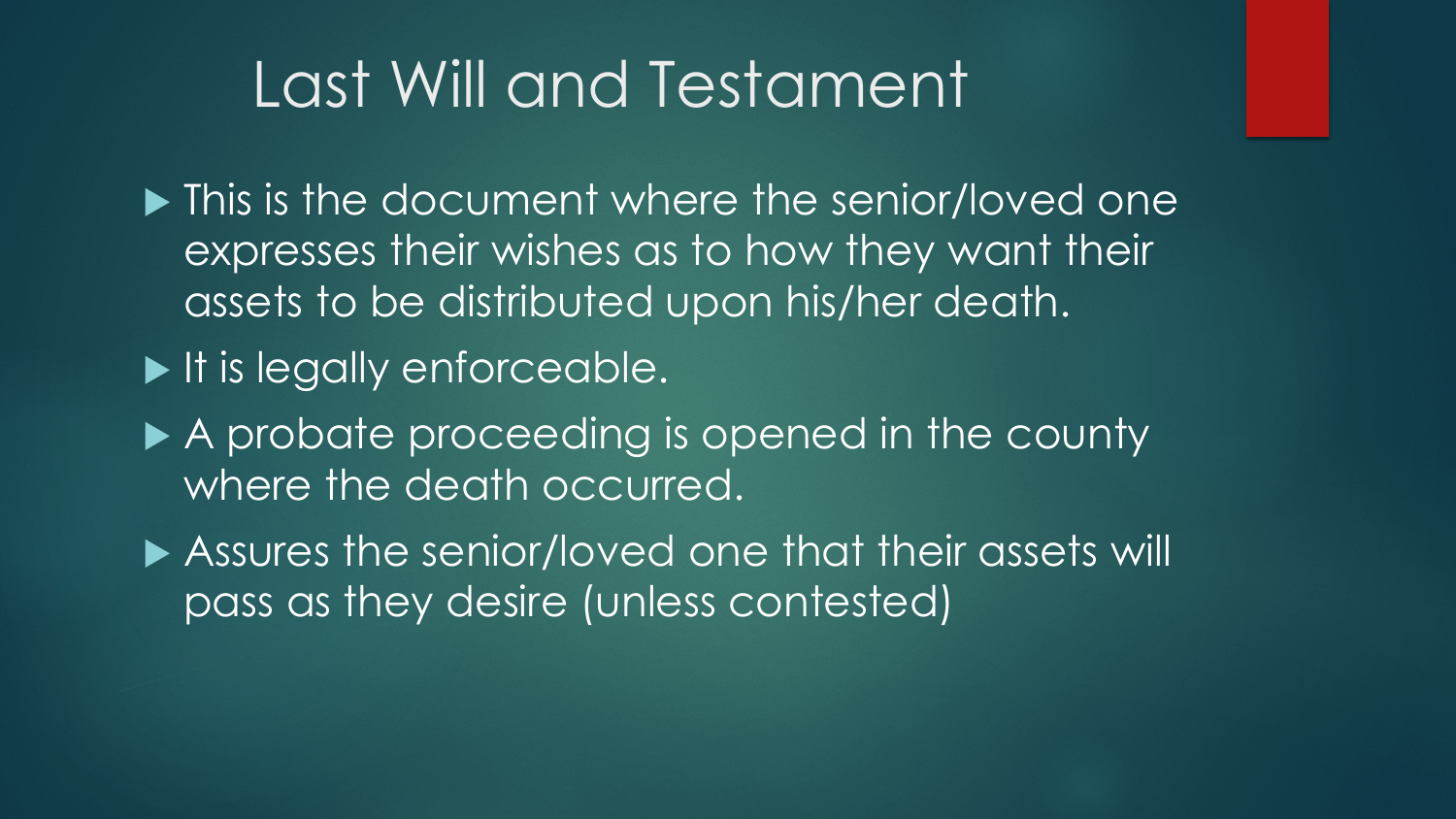# Avoiding Probate.

There are some simple ways to avoid probate altogether depending on the type of assets you have. (A will is still important.)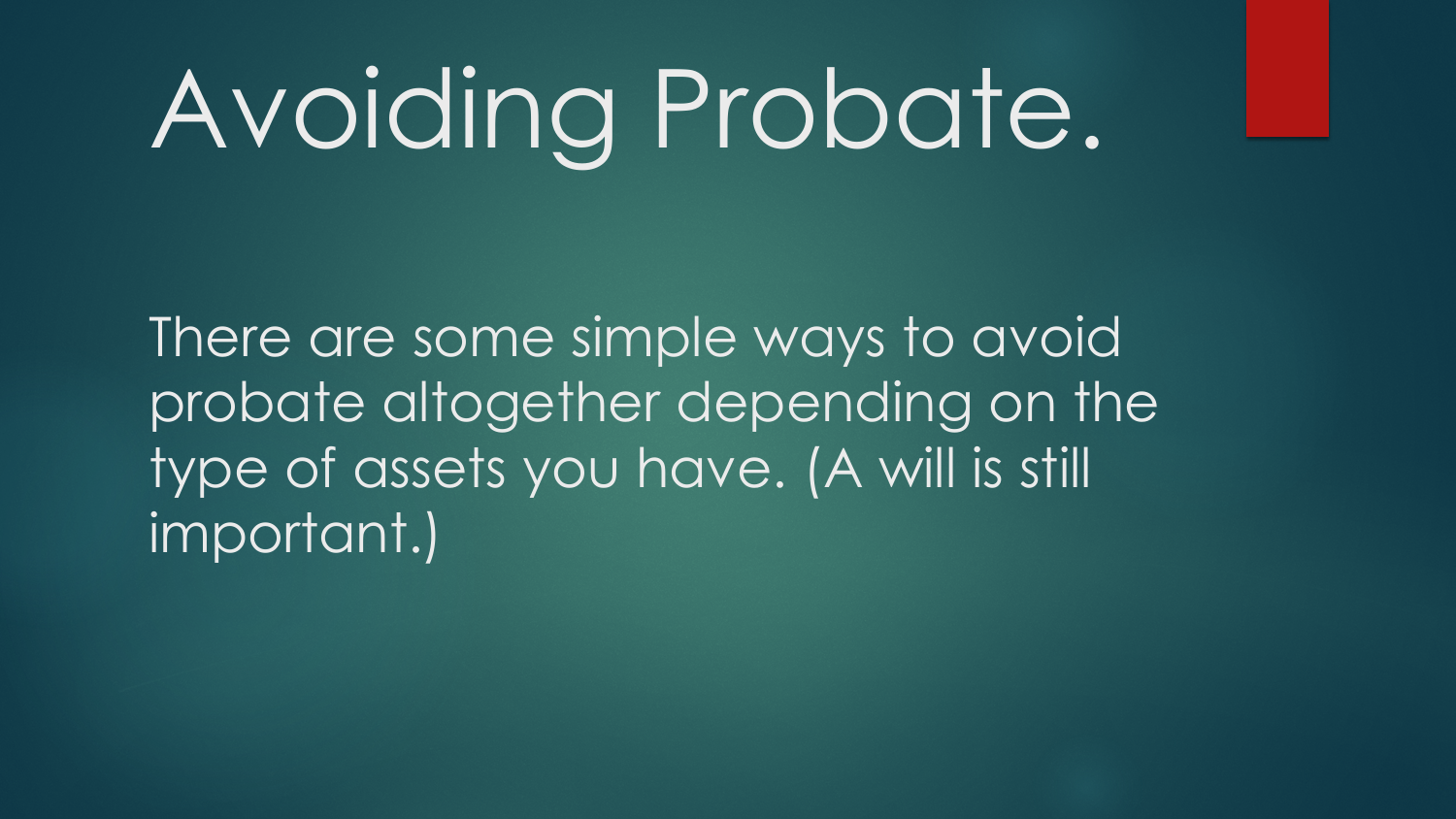#### Long Term Care Cost

Cost of care in Travis County is expensive. If can cost more than \$5,000.00 per month and even more.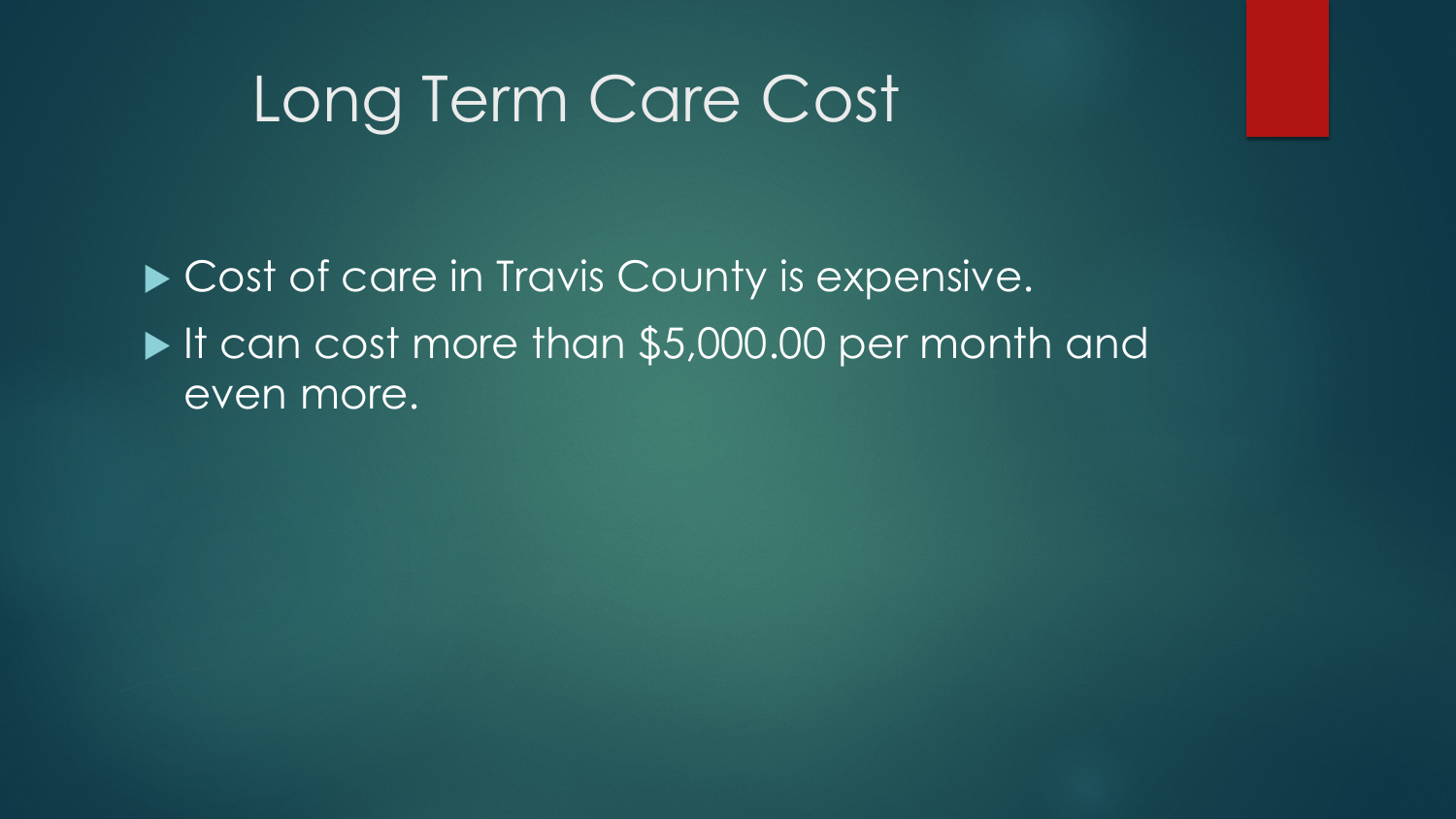# How to pay for Long Term Care

- ▶ Use assets acquired during the senior/loved ones lifetime;
- Long Term Care Insurance;
- Veterans Administration Aid and Attendance Benefits;
- Medicaid.
- Reverse Mortgages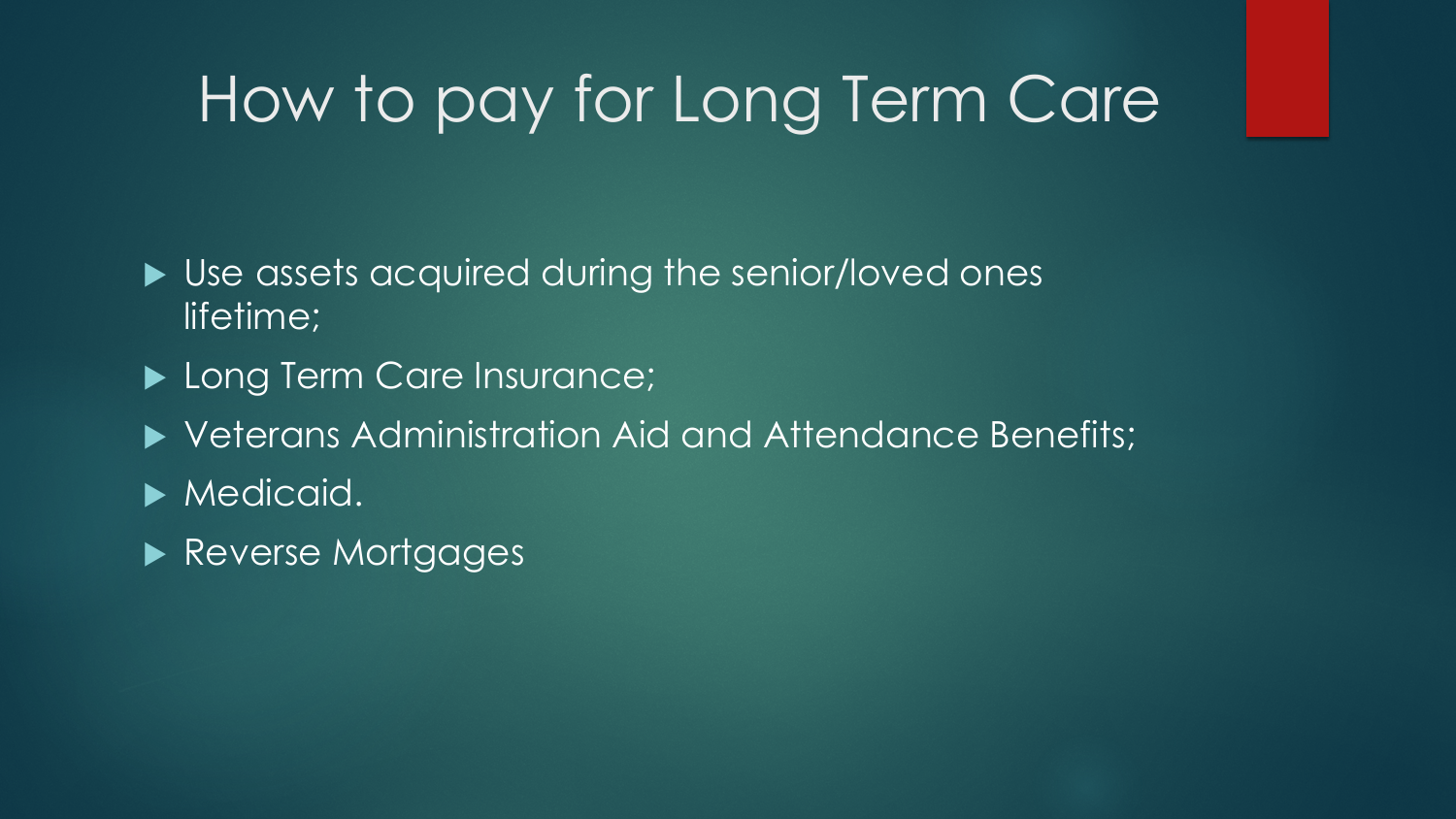#### Personal Assets

 Many people do not have enough assets to cover the cost of long term care for the remainder of their lives.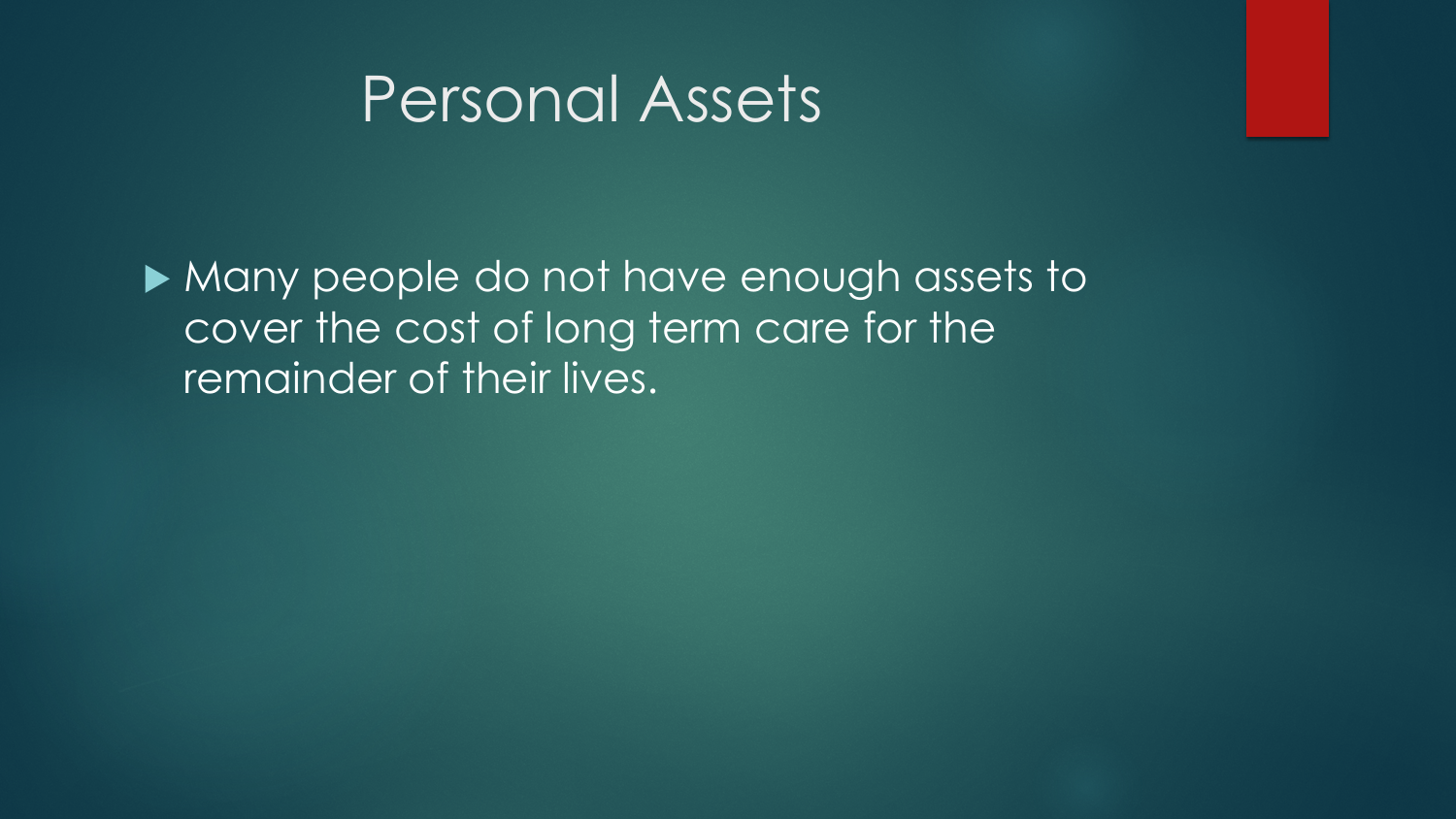#### Long Term Care Insurance

**Typically the senior/loved one will not be eligible** to purchase this when they need to go into a community.

- ▶ Should be purchased at a much earlier time in their lives.
- Can be expensive to purchase.
- ▶ You may want to consider consulting with a reputable insurance agent now.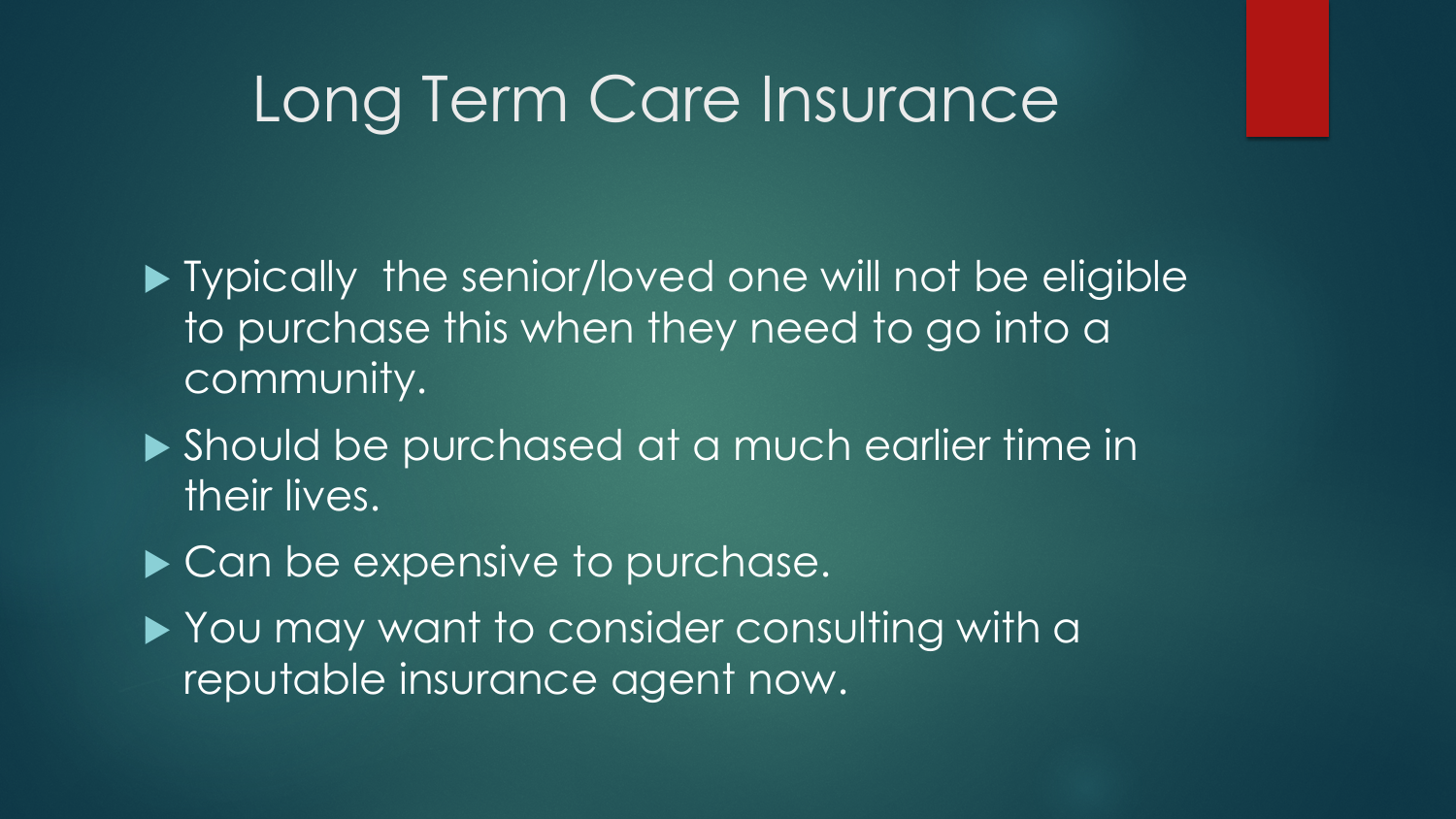# Veteran's Aid and Attendance **Eligibility**

- Available for Veterans and their spouses or widows
- ▶ Veteran must have served in active military for 90 or more consecutive days with one day during a period of wartime as defined by the Department of Veterans Affairs;
- ▶ Veteran must have been not dishonorably discharged;
- ▶ Veteran must be at least 65 years of age or totally or permanently disabled;
- $\blacktriangleright$  There is a three year look back period;
- $\blacktriangleright$  Medical expenses must exceed income;
- ▶ Cannot have total assets in excess of \$138,489.00 per individual or per couple. Increases slightly each year. Some assets are exempt.
- $\blacktriangleright$  Medical need must exist assistance with daily living tasks.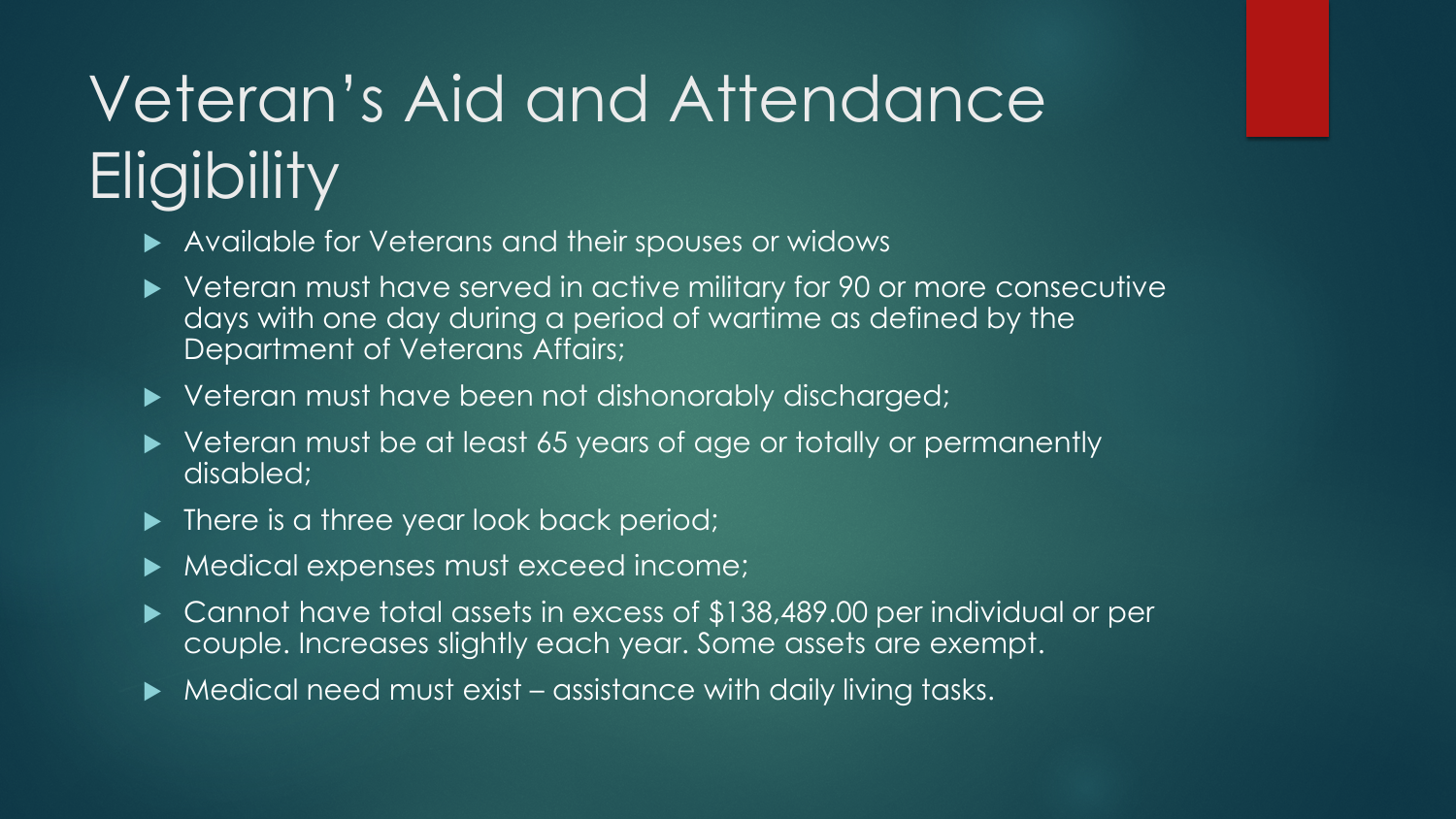# Veterans Aid & Attendance monthly benefits

- ▶ \$2,431.00 monthly for a married veteran \$2,050.00 monthly for a single veteran \$1,318.00 monthly for a surviving spouse \$1,500.00+ monthly for a spouse needs care, living veteran does not
- Benefits increase slightly each year.
- ▶ Tax free for remainder of Veteran/widow's life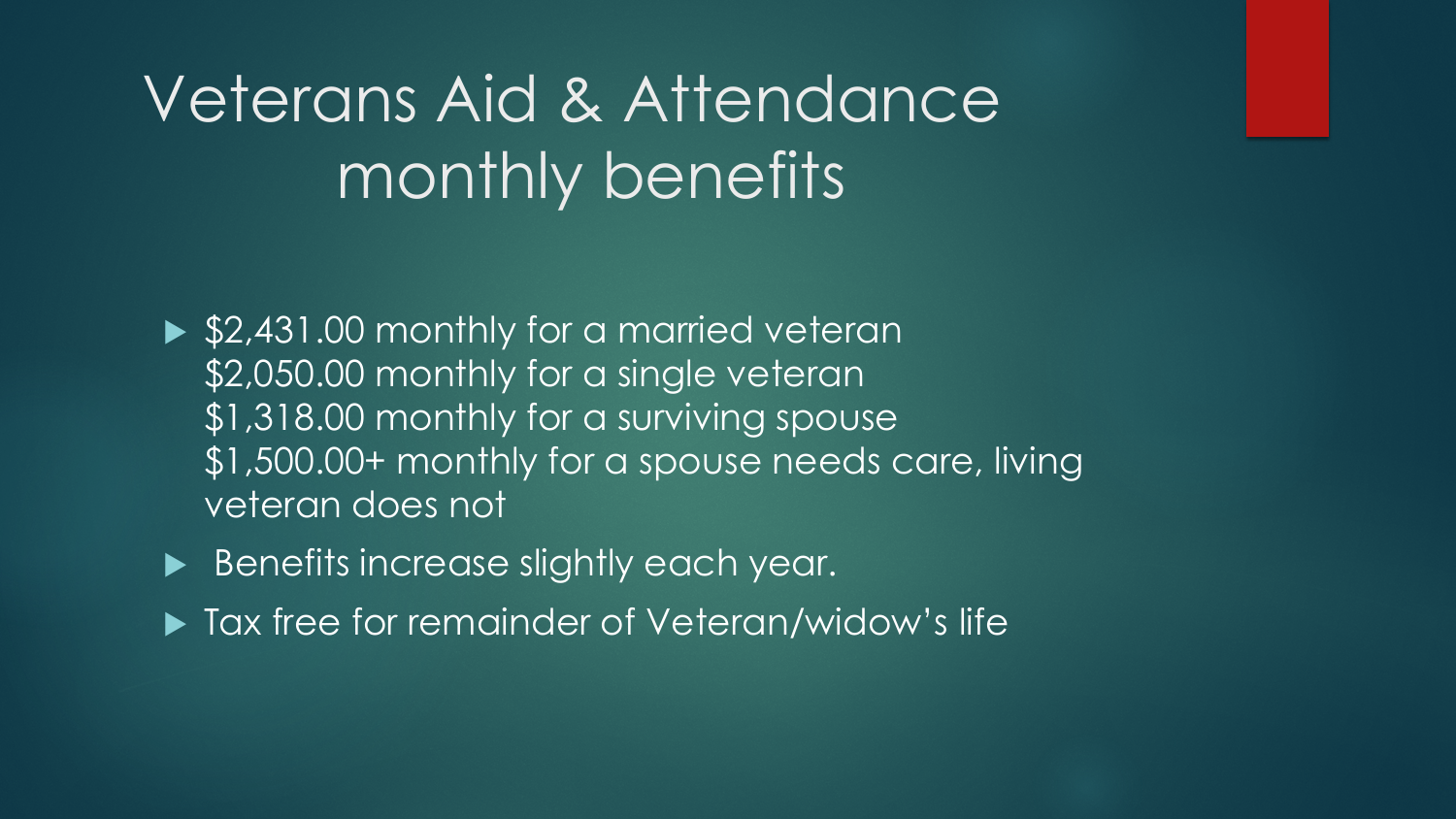# Medicaid Facts

- ▶ Covers some of the cost of a skilled nursing facility that is medicaid approved or if senior/loved one is in a medicaid bed;
- Individuals can have \$2,000.00 and couples can have \$4,000.00 (in assets;) if both applying for medicaid
- $\blacktriangleright$  Individuals can have only \$2523.00 in monthly income (this can be put into a trust)
- $\blacktriangleright$  There is a five year look back period particularly regarding gifting of assets
- Some assets are exempt like your house)(there is a limit on the amount of equity you can have) Action should be taken to protect the home from a Medicaid lien.
- ▶ You can do some planning and restructuring of assets and income to qualify for medicaid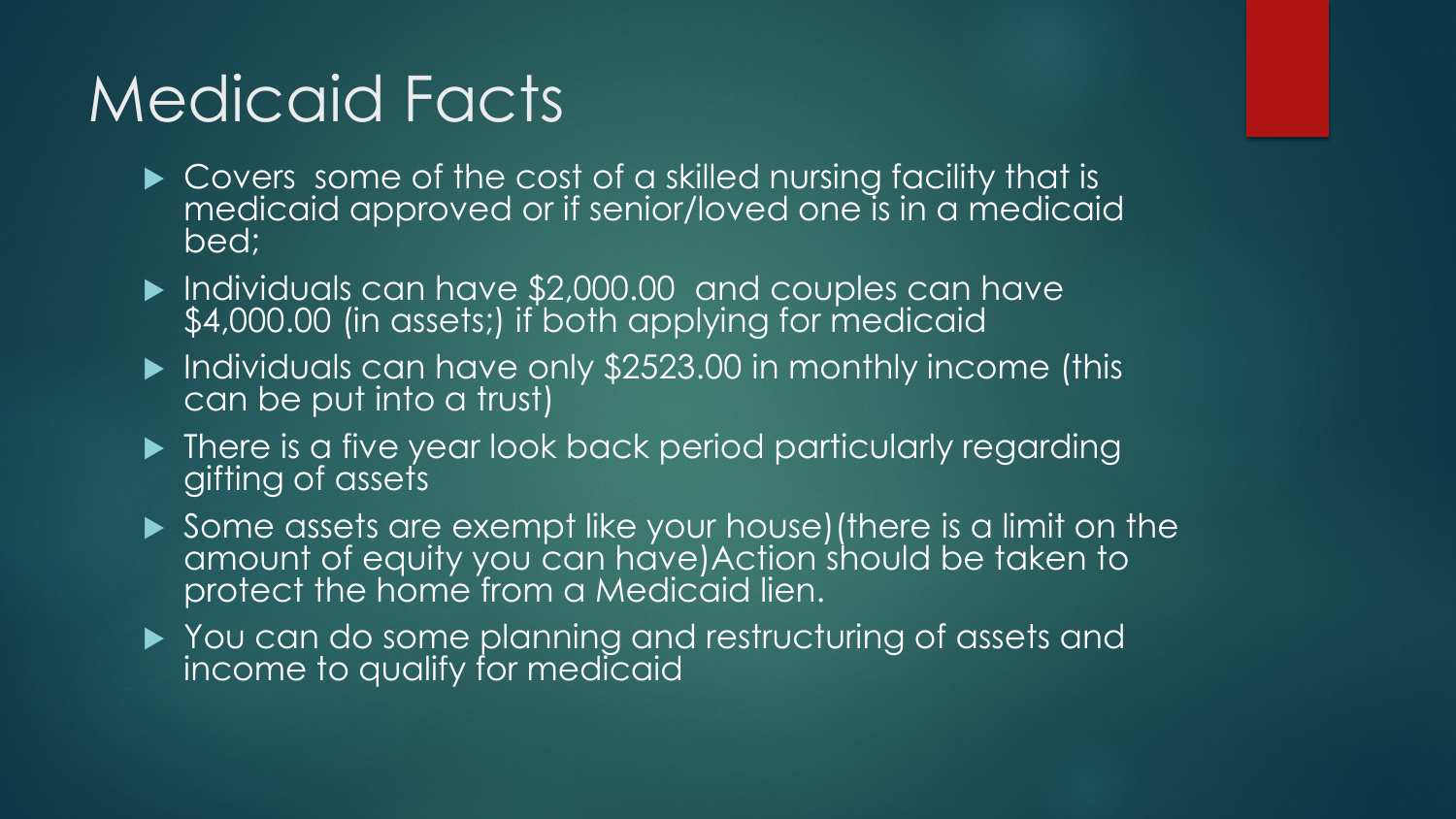# Taking care of you the caregiver

- ▶ The most important asset is you the Caregiver.
- ▶ You must take care of yourself to be able to take care of your loved one (You must remain healthy physically and psychologically)
- Practice self- compassion the same care and concern you show to others including your loved one - you should show to yourself